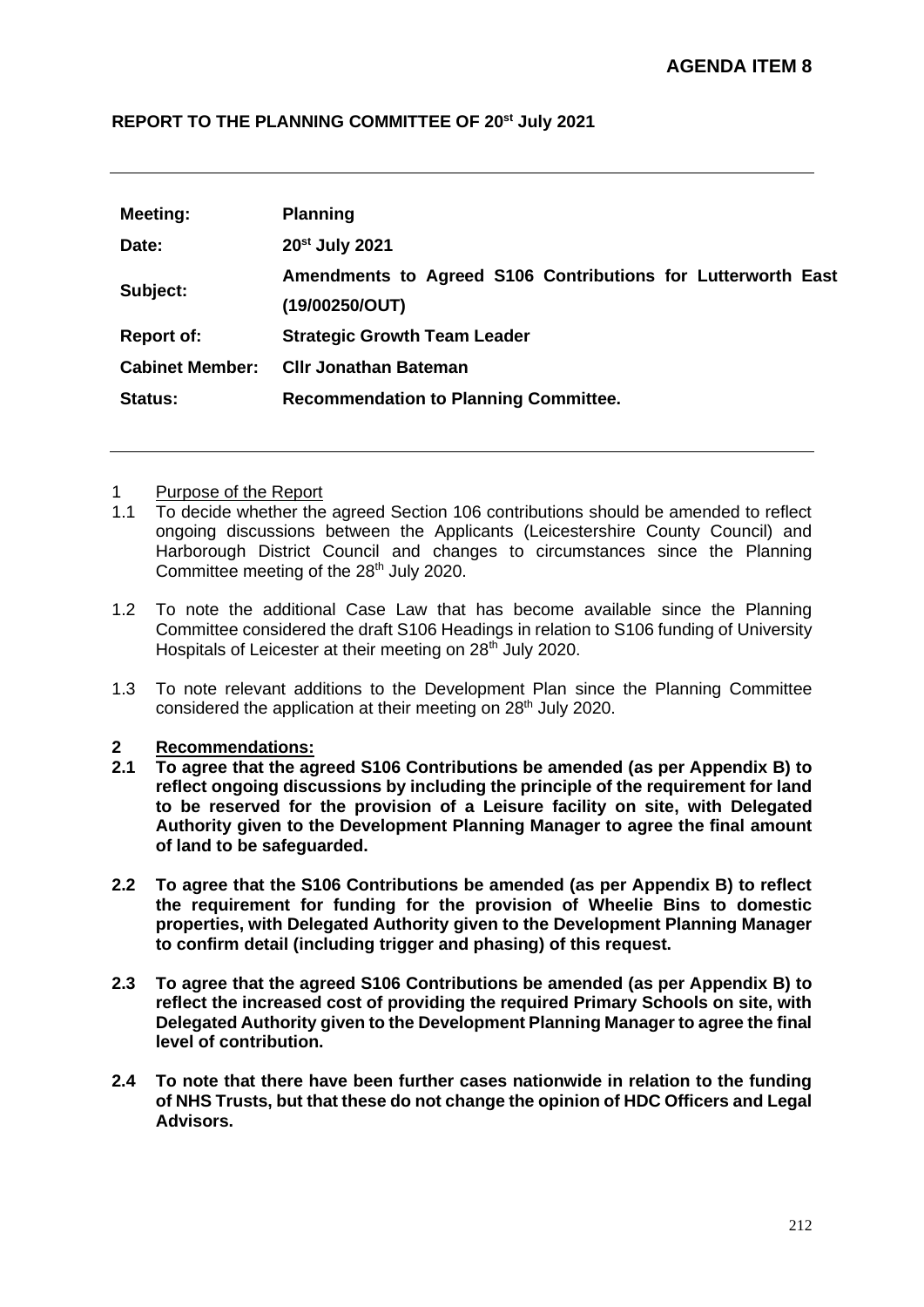- **2.5 To note that the Misterton with Walcote Neighbourhood Plan has now been adopted, and that, as such, it forms part of the Development Plan in the consideration and determination of Planning Applications.**
- 3 Summary of Reasons for the Recommendations
- 3.1 On the 28th July 2020, The Planning Committee resolved to approve 19/00250/OUT subject to the completion of a satisfactory S106 Agreement generally in accordance with the details set out in Appendix B of the Committee Report (See Background Papers).
- 3.2 Recommendation 1 Leisure facility land
	- Policy L1 of the Harborough District Local Plan states at 3k that

*"The masterplan will guide the creation of a high quality sustainable urban extension to Lutterworth and an attractive environment for living, working and recreation. It will address and overcome the issue of community severance resulting from the presence of the M1, to create a sustainable urban extension which is permeable and well-connected to Lutterworth via legible walking and cycling routes with good natural surveillance. It will provide for:*

*…k. safeguard land for a potential new leisure centre to serve Lutterworth;"* The submitted Parameters Plan and subsequent Masterplan make provision for an area of land to be safeguarded for the provision of a potential new Leisure Facility to serve Lutterworth as part of the proposed "Community Hub" (Parcel CH on the Parameters Plan) The total area of land forming the Community Hub is 2.5ha and within this also allows for 8,000sqm of A1 – A5 (retail and commercial) use (with A1 retail use limited to 1,500sqm). The Parameter Plan also allows for some residential use within the Community Hub area, likely in the form of above ground floor units and C2 Extra Care provision.

- 3.3 Despite the general agreement of the applicants to the safeguarding of the land for the potential future need for a replacement leisure facility, during the final agreement of the requirements, it became apparent that there were still outstanding areas of dispute, particularly in relation to the authorisation to seek the obligation and also how this land would be safeguarded, how long for, and who by. Officers have met with representative of the applicants on a number of occasions since the application was presented to Planning Committee in July 2020 in order to attempt to resolve the outstanding issues.
- 3.5 As a result of these meetings, it is proposed to amend the S106 requirements for 19/00250/OUT as set out in **APPENDIX B**. This request has been put forward by HDC Officers and Senior Management for agreement by the Applicant. Furthermore, HDC Officers consider that the offer would be CIL compliant for reasons set out in detail later in this report.
- 3.6 The proposal seeks to include the requirement for land to be safeguarded for the provision of a new replacement leisure facility. It is suggested that the S106 clause should state<sup>1</sup> that the land should be safeguarded for a minimum of 5 years following the occupation of the final dwelling on the site. If, at any time during this period, HDC require the land to be made available to them for the delivery of a new replacement leisure facility, the applicants must arrange for the land to be transferred to HDC. HDC will then have to deliver the leisure facility within 5 years of the date of the transfer of the land. If, at the end of this period, HDC have not delivered the leisure facility, the land will be transferred back to the applicants, and will no longer be required to be

 $<sup>1</sup>$  It should be noted that at this time, the detail of the S106 clause has not been agreed. Officers are seeking</sup> Member's agreement to the principle of including such a clause, not agreement of the detail of the clause which will be required to go through rigorous legal processes following negotiation with the Applicants, and as such, the detail outlined in this Paragraph is solely used to illustrate the potential structure of the suggested clause.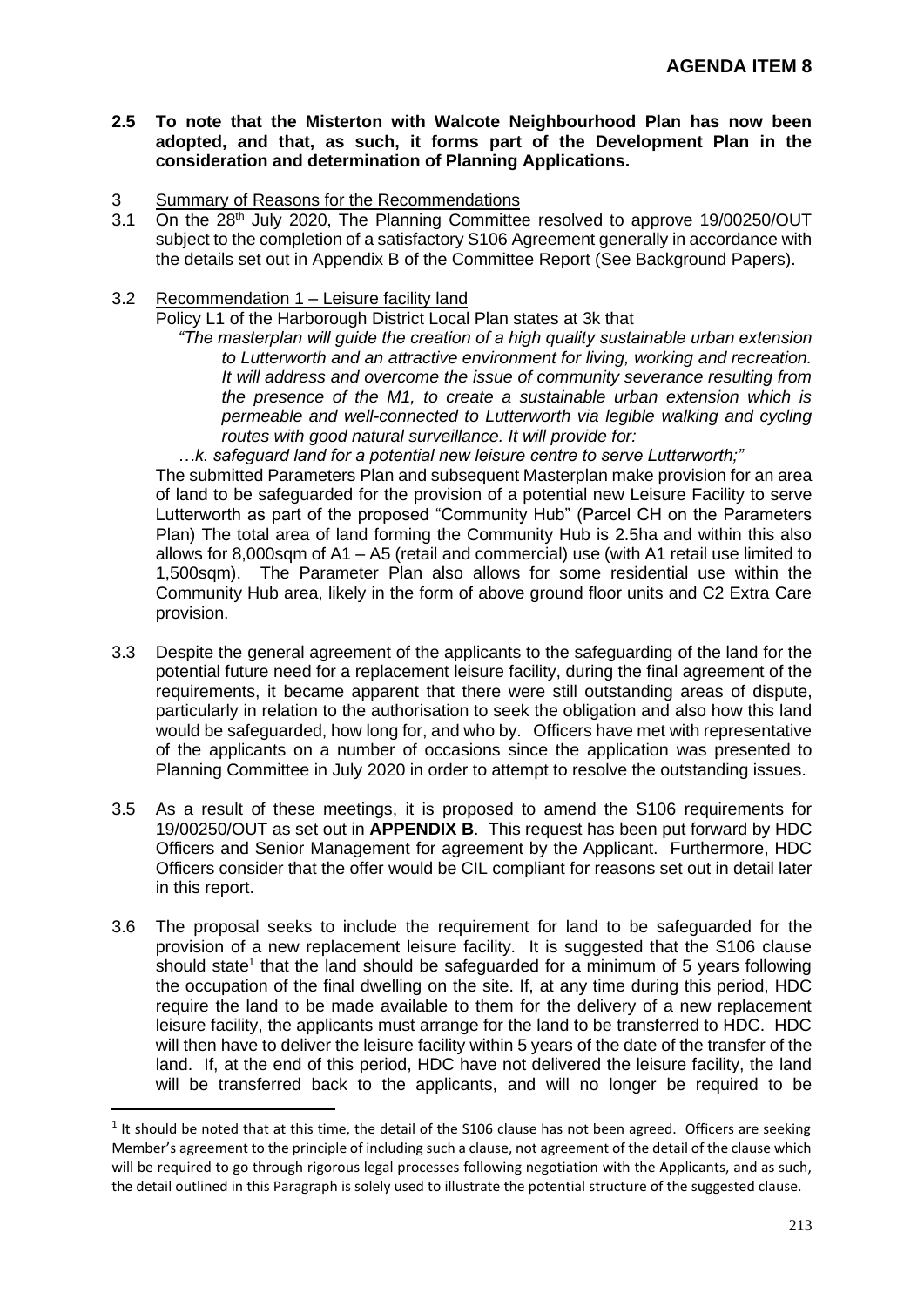safeguarded for the provision of a new leisure facility. Furthermore, if, at the end of the initial safeguard period, HDC have not requested the applicants to transfer the land, again, the requirement for the land to be safeguarded for the provision of a leisure facility will lapse.

- 3.7 An alternative solution would be for the Applicants to provide a joint facility on site. Schedule 3 Part 1 of the S106 Agreement contains an obligation upon the Developer to provide a community centre (to be located in the Community Hub) of not less than 690 square metres gross internal area to provide a minimum of four sports courts, changing rooms, toilets, meeting rooms, kitchen and storage space. Rather than providing land for a separate Leisure centre at the same location, the provision of one enhanced facility could be seen as the optimal solution. Such a solution would result in a more efficient and sustainable use of land in terms of car parking and other facilities within the centres (such as changing rooms, toilets, storage etc) and would also facilitate a singular management regime for the facility. Currently, in terms of the Community Facility, the S106 obliges the Developer to either build the Community Centre and then agree a management scheme with the Council, or, offer the land to the Council on which to build the Community Facility, along with a payment of £3.25m in lieu of providing the Community Centre. If a joint facility solution is progressed, rather than the currently drafted mechanism, HDC would require a provision in the S106 to oblige the Developer to offer the Council first refusal on the operation of the facility.
- 3.8 The Harborough District Built Facilities strategy at para 5.81 states:
	- 5.81 It is recommended that:
		- Lutterworth Sports Centre pool is retained and maintained at good quality. If the facility is to be replaced after 2031, this should be to a site within the existing town area of Lutterworth, in order to maximise sustainable transport options for users. If a Town Centre site is not available the secured Leisure Centre Site as part of the Lutterworth East SDA should be utilised.
		- Leicester Grammar School's pool is retained and maintained at good quality and that the current levels of community use remains long term. If possible, an agreement should be put in place to secure this long-term community use.

On this basis, it is considered that any S106 mechanism to secure the safeguarding of the land should reflect this hierarchy for delivery. This will also ensure that, if a solution more closely related to the Town Centre becomes available, the land on Lutterworth East would not be unnecessarily "sterilised" and could be developed as a fully functioning Community Hub earlier in the life of the development, bringing with it the associated benefits to the social cohesion of the development.

- 3.9 The NPPF states that the planning system is to contribute towards sustainable development. There are three dimensions to sustainable development: Economic, Social and Environmental. The **Social** aspect of the planning system is to create a highquality built environment, **with accessible local services that reflect the community's needs and support its health, social and cultural well-being**. The **Economic** aspect of the planning system should ensure that sufficient land of the right type is available in the right places and at the right time to support growth and innovation; and by identifying and coordinating development requirements, **including the provision of infrastructure**. The **Environmenta**l aspect of the planning system contributes by protecting and enhancing our natural, built and historic environment
- 3.10 To achieve sustainable development the three dimensions of the planning system should be sought jointly. It is acknowledged in the Harborough District Local Plan 2011 – 2031 that the existing Lutterworth Leisure Centre will reach the end of its life during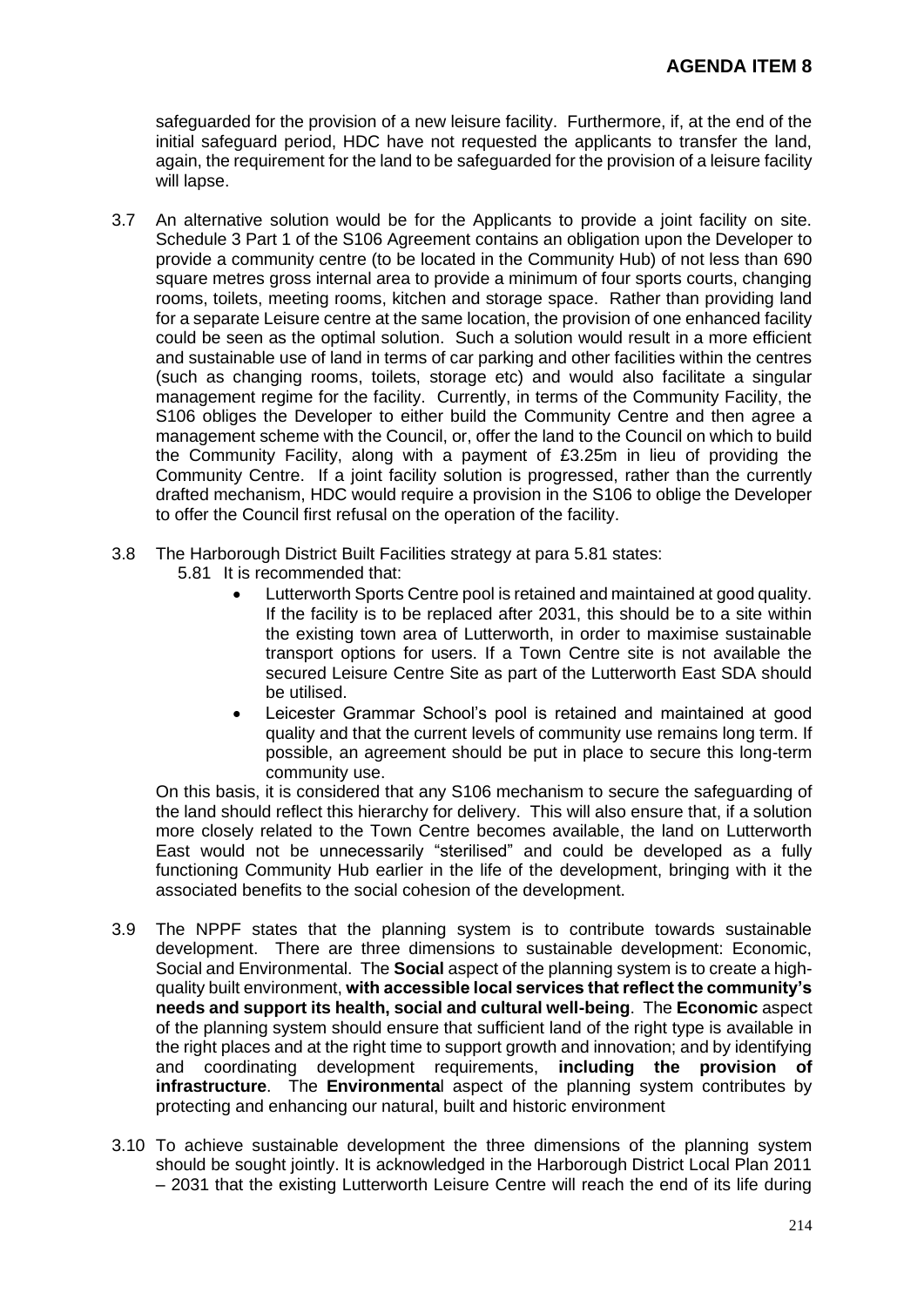the plan period and would, in any event, be unlikely to be adequate to serve the expanded population resulting from the Lutterworth East development. The site is currently owned by Leicestershire County Council, and leased to HDC, with 88 years remaining on this lease. As such, both the safeguarding of land to enable the provision of a viable development on site, and the provision of a joint Community / Leisure Facility on site, are considered to be sustainable forms of development.

- 3.11 Planning policies should support economic growth in rural areas in order to create jobs and prosperity by taking a positive approach to sustainable new development. To promote a strong rural economy, local and neighbourhood plans should (amongst others):
	- promote the retention and development of local services and community facilities in villages, such as local shops, meeting places, sports venues, cultural buildings, public houses and places of worship.

Supporting the safeguarding of land for a new replacement leisure facility or the provision of a joint Community / leisure Facility, as part of a comprehensive community hub will ensure provision of vital meeting place, sports facility, and cultural centre.

- 3.12 NPPF states at Para 9 that plans and decisions need to take local circumstances into account, so that they respond to the different opportunities for achieving sustainable development in different areas.
- 3.13 NPPF para 91 states that the planning system can play an important role in facilitating social interaction and creating healthy, inclusive communities. Planning policies and decisions, in turn, should aim to achieve places which promote:
	- opportunities for meetings between members of the community …..strong neighbourhood centres.
	- enable and support healthy lifestyles, especially where this would address identified local health and well-being needs – for example through the provision of ……sports facilities……

By supporting the safeguarding of land for a new replacement Leisure Facility, or the provision of a joint Community / Leisure Facility on the Lutterworth East development, this aspiration in the NPPF will be fulfilled.

- 3.14 NPPF para 92 states that to deliver the social, recreational and cultural facilities and services the community needs, planning policies and decisions should:
	- plan positively for the provision and use of shared space, community facilities (such as local shops, meeting places, sports venues, cultural buildings, public houses and places of worship) and other local services to enhance the sustainability of communities and residential environments;
	- ensure an integrated approach to considering the location of housing, economic uses and community facilities and services.

The replacement Leisure Facility, or the provision of a joint Community / Leisure Facility, as part of the Community Hub will have the potential to provide shared space and community facilities for meeting places, sports and cultural events.

3.15 NPPF para 38 states that local planning authorities should approach decisions on proposed development in a positive and creative way. They should use the full range of planning tools available, including brownfield registers and permission in principle, and work proactively with applicants to secure developments that will improve the economic, social and environmental conditions of the area. Decision-makers at every level should seek to approve applications for sustainable development where possible. It is this solution which Members are recommended to approve.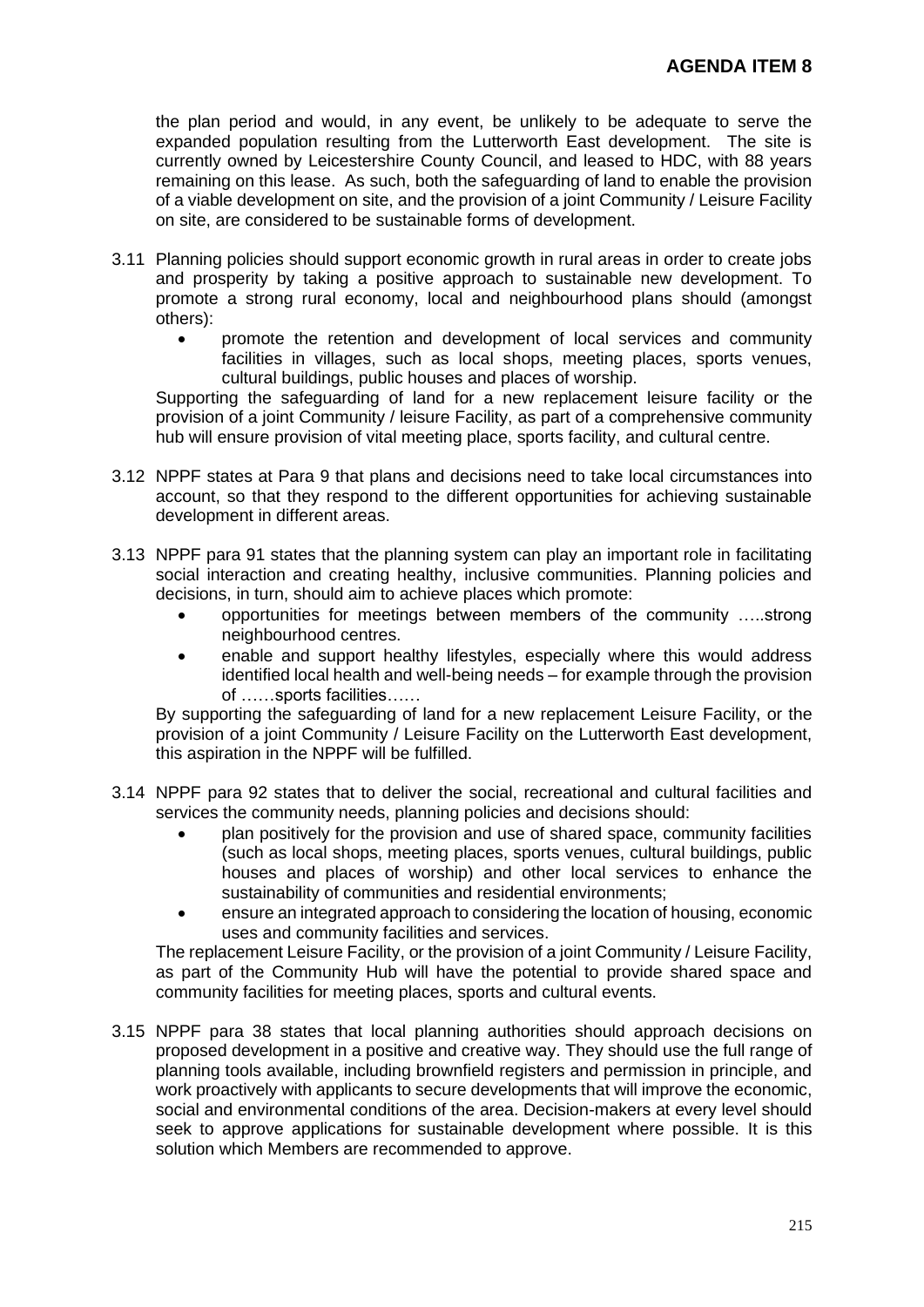- 3.16 Para 54 of the NPPF states that Local planning authorities should consider whether otherwise unacceptable development could be made acceptable through the use of conditions or planning obligations. Planning obligations should only be used where it is not possible to address unacceptable impacts through a planning condition. Planning conditions cannot be used to secure the transfer of land, and as such, a planning obligation must therefore be considered as a suitable mechanism to make the development acceptable in planning terms.
- 3.17 The planning obligation is directly related to the development. The land to be safeguarded, or the joint Community / Leisure Facility to be provided, is located on the development site and will be in easy access for all residents. The planning contributions are fairly related to the size of the development having been calculated using the new population for which the development will cater as evidence for the calculation.

#### 3.18 Recommendation 2 – Wheelie Bin provision financial contribution

Policy L1 of the Harborough District Local Plan states at 2 and 3w that:

- *2. This new neighbourhood will be developed comprehensively in accordance with a masterplan, including delivery and phasing arrangements, to be prepared in accordance with masterplanning requirements set out in Appendix L and informed by key design principles, an independent design review and community consultation. This masterplan will be incorporated into a Supplementary Planning Document and/or an outline planning application and supporting section 106 agreement.*
- *3. The masterplan will guide the creation of a high quality sustainable urban extension to Lutterworth and an attractive environment for living, working and recreation. It will address and overcome the issue of community severance resulting from the presence of the M1, to create a sustainable urban extension which is permeable and well-connected to Lutterworth via*  legible walking and cycling routes with good natural surveillance. It will *provide for:*

*w. facilities for recycling and waste collection, including concealed bin storage;*

Furthermore, Policy IN1 states:

- *2. Direct provision and/or financial contributions towards meeting all the eligible costs of infrastructure directly required by a major development (or cumulatively with other major developments within Harborough District or outside) will be sought from the scheme promoter whenever this is necessary.*
- 3.19 Harborough District Council have a duty to provide a waste collection service to domestic households in the Environmental Protection Act 1990. As such to provide this service a wheeled bin is required for the collection of recycling and residual waste. Green Waste at present is a non statutory service and is chargeable, therefore this is a household decision on whether they require this service and therefore the bin, and as such, no S106 request is made for these.
- 3.20 The recycling and residual bins are statutory services and therefore the building of additional properties is a direct impact on the Council in service delivery for the additional properties. Under policy IN1 of the Harborough District Local Plan, the direct provision and/or financial contributions towards meeting all the eligible costs of infrastructure directly required by a major development, this is a significant policy and is required for the provision of wheeled bins. Furthermore Policy L1 states that the Masterplan – which will be incorporated into the outline planning application and supporting S106 agreement – will provide for facilities for recycling and waste collection. The provision of Wheelie Bins for residential properties through the S106 will comply with this Policy.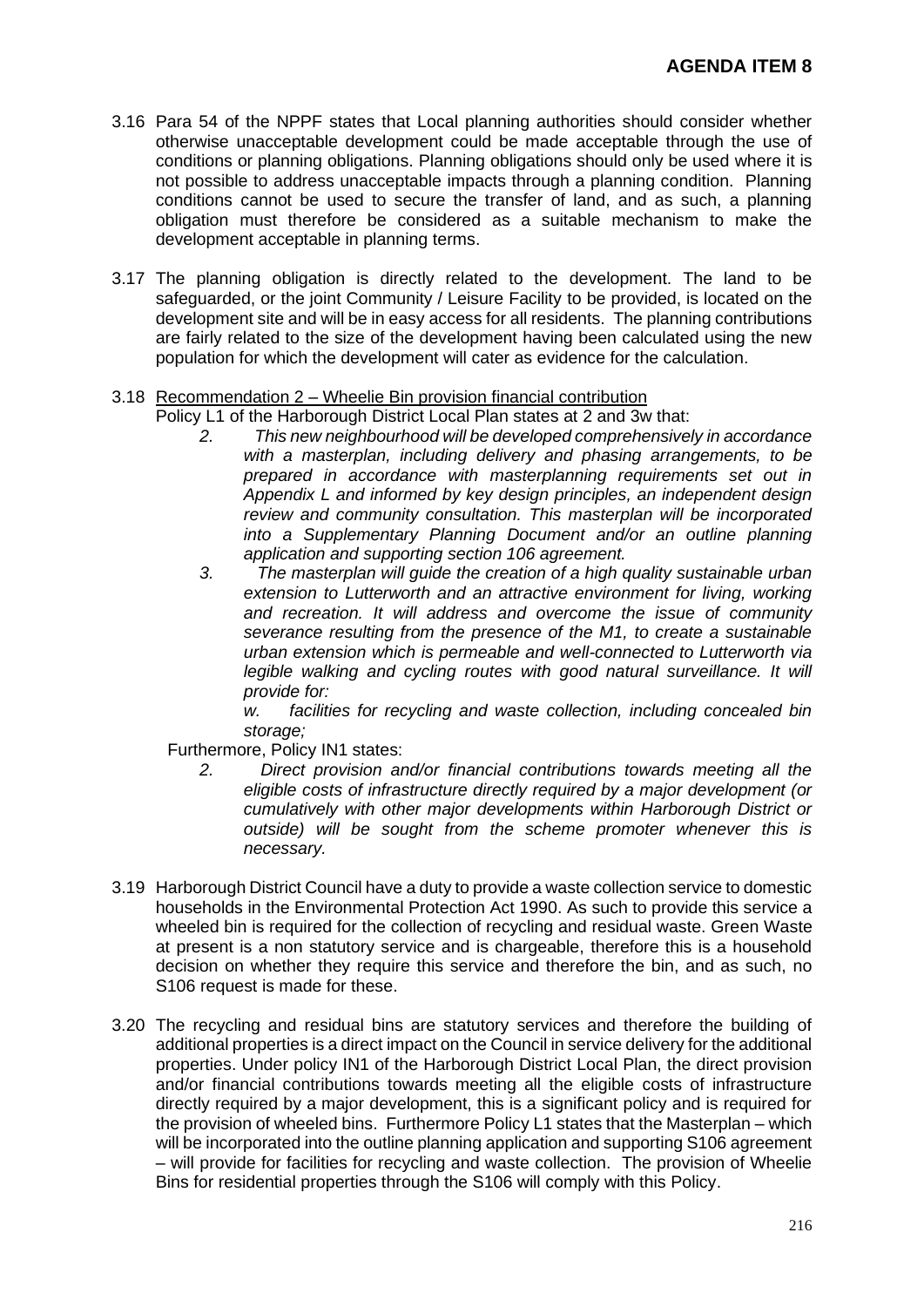- 3.21 A new dwelling-house will require one black bin (180 Litres) and one blue wheeled bin (240 litres). The cost of provision in 2020/21 is £79.04 (subject to annual review). The green bin for garden waste is optional and is not included as a developer contribution requirement, as Harborough residents can opt to make their own arrangements with the Council for garden waste collection for a modest fee. Notwithstanding the fact that Developer contributions are not be required for green bins for new residential developments, the overall design and layout of any such scheme must makes provision for suitable access and storage arrangements for all household, recycling and garden waste wheeled bins/receptacles.
- 3.22 In terms of Apartments/flats and Houses in Multiple Occupation (HMOs), the cost for a communal bin/receptacle of 1,100 litres, is £347.46 (includes delivery & VAT) at 2020/21 prices. The cost of the receptacles for apartments/flats or HMOs would be dependent on the capacity required for a particular development and the agreed bin storage design and layout as part of the overall planning of the proposed scheme at the planning application stage.
- 3.23 The planning obligation is directly related to the development. The facilities to be provided would be in use on the development site and will be used by residents. The planning contributions are fairly related to the size of the development having been calculated using the number of dwellings which the development will provide as evidence for the calculation.
- 3.24 As a result of these discussions, it is proposed to amend the S106 requirements for 19/00250/OUT as set out in **APPENDIX B**. This request has been put forward by HDC Officers and Senior Management for agreement by the Applicant. Furthermore, HDC Officers consider that the offer would be CIL compliant for reasons set out in detail above.
- 3.25 Recommendation 3 Primary School provision financial contribution
	- As part of the Planning Committee's consideration of the Application and subsequent Officer Report, contributions towards Education provision were taken into account as set out in Appendix B – S106 Contributions (see **APPENDIX A** of this report). Since this request was made by the Local Education Authority in 2019, it has become apparent that the requested (and agreed) financial contribution of £6,641,200 to cover the cost of providing each of the two Primary Schools required on site has increased quite significantly, particularly given that the costings behind this level of contribution had not been revised for a number of years prior to the request being made.
- 3.26 Currently, the LEA have not finalised the exact cost of the provision of the Primary School's, however, through discussions with the Applicants, Officers are aware that this cost is likely to increase to in the region of £7.25m - £7.5m per school. The Applicants have agreed to the principle of the increase in the costs of providing the schools, however, until such time that the final costs have been provided by the LEA, neither Officers or the Applicants are in a position to agree the final level of contribution.
- 3.27 The principle of the contribution request is already agreed by Officers and the Applicants, as is the principle of the increase in the level of contribution. Furthermore, the Applicants have agreed with the LEA that the estimate provided of £7.25m to £7.5m is also acceptable. Additionally, Officers are content that – in light of the general increase in building costs over the past few years – the anticipated increase would be reasonable.
- 3.28 The planning obligation is directly related to the development. The Schools are to be provided on the development site and will be in easy access for all residents. The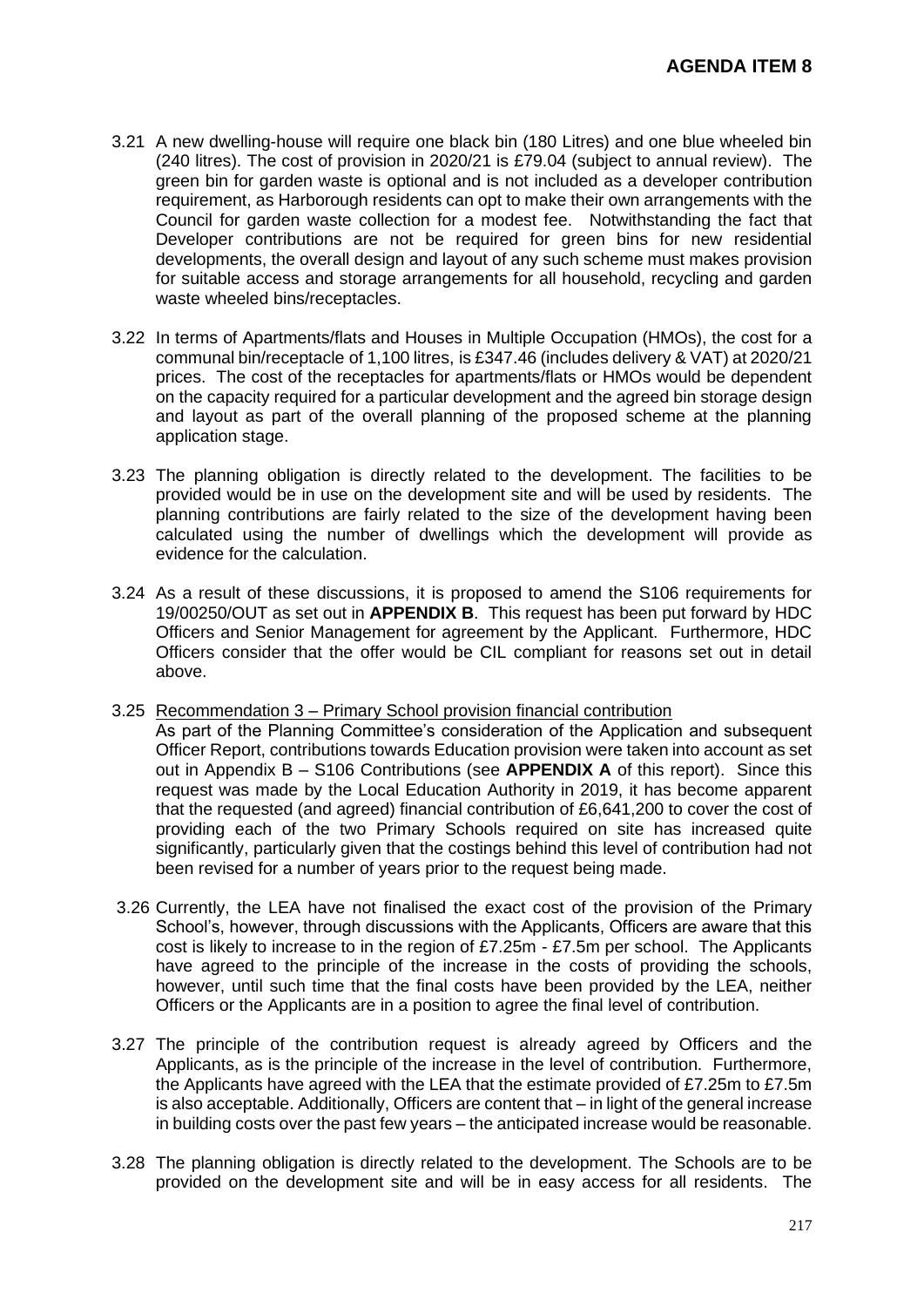planning contributions are fairly related to the size of the development having been calculated using the new population for which the development will cater as evidence for the calculation.

- 3.29 As a result of these discussions, it is proposed to amend the S106 requirements for 19/00250/OUT as set out in **APPENDIX B**. This request has been put forward by the Applicants and agreed by HDC Officers. Furthermore, HDC Officers consider that the offer would be CIL compliant for reasons set out in detail above.
- 3.30 Recommendation 4 Hospital Trust funding

As reported to Planning Committee in July 2020 (in particular at Para's 6.38 – 6.73 and additionally through the Supplementary Information List), the request received from University Hospitals of Leicester NHS Trust was considered to not be CIL compliant. Since July 2020, there have been a number of other cases across the Country which have dealt with this matter to differing extents:

- Land at Wolborough Barton, Coach Road, Newton Abbot (APP/P1133/W/18/3205558), decision 3.6.20 ("**Teignbridge**");
- Land North of Viaduct, adjacent to Orchard Business Park, Ledbury (APP/W1850/W/20/3244410), decision 15.3.21 ("**Hereford**"); and
- Land at Whitford Road and Land at Albert Road, Bromsgrove (APP/P1805/W/20/3245111) decision 9.2.21 ("**Bromsgrove**").

Both the Teignbridge and Hereford were decisions by the Secretary of State.

- 3.31 The only one of these appeals where the issue of revenue contributions to an NHS body was considered in detail because it was in dispute was the **Teignbridge** appeal. The Secretary of State accepted the Inspector's assessment that the contributions sought were not justified in terms of the CIL Regulations. The NHS Trust was represented by counsel and called three witnesses.
- 3.32 The Inspector considered the claim for contributions at paras. 322-365 of her report and concluded that it did not meet the CIL Regulations tests. Although referred to, there was no direct discussion regarding the additional time following allocation for the NHS bodies (especially the commissioning body) to consider the need to accommodate changes in population which exists from permission to completion of the new dwellings and the likely build-out rates.
- 3.33 In the **Teignbridge** Judicial Review the original appeal decision was challenged by a third party but the claim was dismissed on 11 March 2021. It must be noted that the challenge concerned climate change, biodiversity and habitats issues and did not raise the rejection of the S106 contributions or the rejection of the NHS contribution sought and, therefore, even if the judgment were appealed it would not deal with the NHS contributions issue.
- 3.34 In both **Hereford** and **Bromsgrove**, the developers and LPAs did not oppose the contribution and the Inspectors (and Secretary of State) were content to accept the agreed statement and so the issue was not contentious and not critically examined in detail.
- 3.35 Since the application of reg. 122 (see **Para 3.16**) inevitably involves consideration of the specific circumstances of the case, the consideration of appeal decisions on different sites with different evidence is a matter for the weight to be given to the decisions in those cases. Where the issue of NHS contributions has not been contested, as in **Hereford** and **Bromsgrove**, the decision is less likely to be of weight or value if it is based on agreement since it has not been subject to the critical examination which it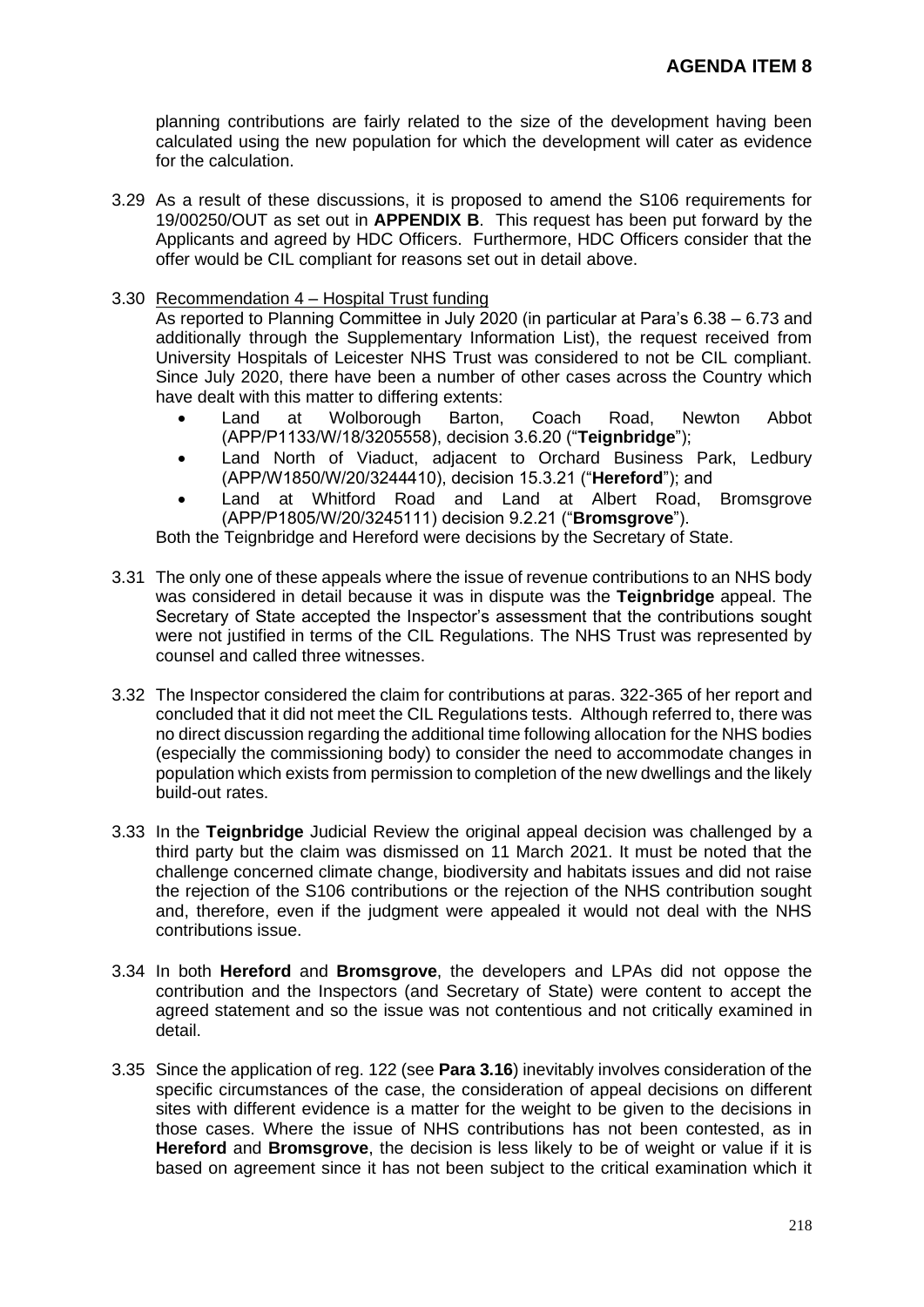would undergo in a Public Inquiry such as was the case in Teignbridge.

- 3.36 HDC Officers and Legal representatives remain concerned that UHL is seeking to obtain funding which it should be obtaining from the national funding mechanism and that there remains a risk it is being paid twice for the same changes in population if it receives an "advance payment" from a development due to some delay in the funding for the change within the national funding arrangements. It is not the role of the planning system to forward fund national funding for services but to meet reasonable requirements generated by the development within reg. 122.
- 3.37 Furthermore, HDC Officers and Legal representatives have reviewed the above cases and are of the opinion that these do not affect their consideration of the case before us.
- 3.38 Based upon the above, it remains the case that HDC Officers do not consider that a S106 claim for funding from UHL would meet the CIL Regulation 122 tests, and as such, it is not recommended that such an obligation be included within the S106 Agreement.
- 3.39 Recommendation 5 Misterton with Walcote Neighbourhood Plan Following a positive referendum result Harborough District Council is publishing its decision to 'make' the Misterton with Walcote Neighbourhood Development Plan part of Harborough District Councils Development Plan in accordance with Regulation 19 of the Neighbourhood Planning (General) Regulations2012.
- 3.40 Misterton with Walcote Parish Council, as the qualifying body successfully applied for Misterton with Walcote Parish to be designated as a Neighbourhood Area, under the Neighbourhood Planning (General) Regulations (2012), which came into force in April 2012.
- 3.41 Following the submission of the Misterton with Walcote Neighbourhood Plan Examination Version to the Council, the plan was publicised and comments were invited from the public and stakeholders. The consultation period closed on 7 October 2020. During the formulation of the draft Neighbourhood Plan, Officers considering 19/00250/OUT provided comment on the content of the Plan. At no stage was it considered that any of the proposed Policies within the draft Plan conflicted with the relevant Local Plan Policies, or the with the proposals being considered under 19/00250/OUT
- 3.42 The Examiners report into the draft plan concluded that the plan met the basic conditions, and that subject to the modifications proposed in his report, the plan should proceed to a referendum. At its meeting on  $8<sup>th</sup>$  March 2021 the Councils Cabinet agreed that all of the Examiner's recommended modifications should be accepted and that the amended Neighbourhood Plan should proceed to a referendum.
- 3.43 A referendum was held on 3rd June 2021 and a 'yes' vote was returned with 78 out of 118 persons that voted, voting '*to use the Neighbourhood Plan for Misterton with Walcote to help it decide planning applications in the Neighbourhood area.'*
- 3.44 In accordance with the Regulations and the Council's scheme of delegation the Misterton with Walcote Neighbourhood Development Plan is 'made' and planning applications in the Parish must be considered against the Misterton with Walcote Neighbourhood Development Plan, as well as existing planning policy, such as the Harborough District Local Plan and the National Planning Policy Framework and Guidance.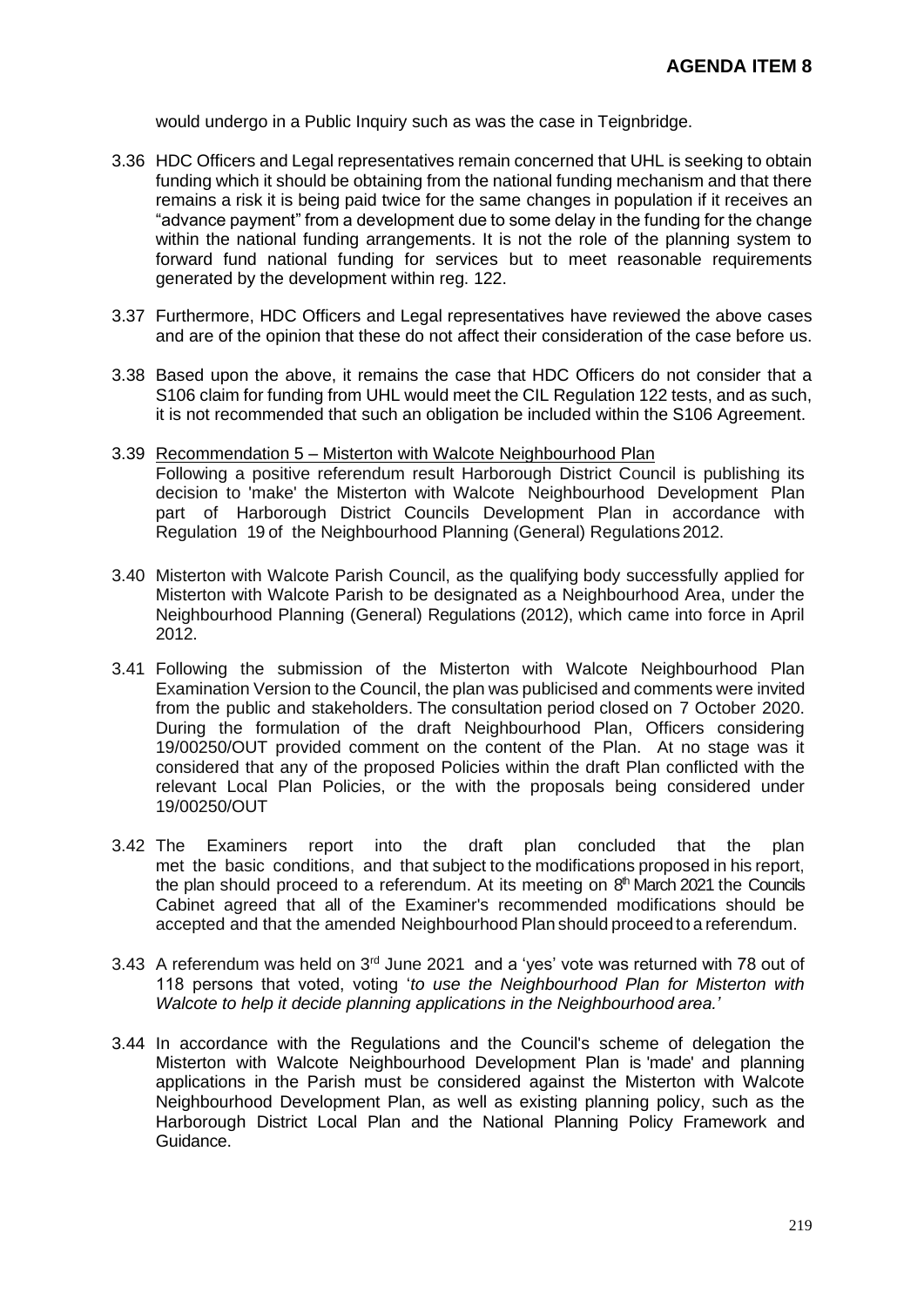3.45 The inclusion of Neighbourhood Plan within the Development Plan for the District does not raise any new material considerations over and above those which were considered as part of the original determination process for 19/00250/OUT, and as such, Members are requested to note the fact that the Neighbourhood Plan now forms part of the Development Plan.

#### 4 Impact on Communities

- 4.1 Harborough District Council have identified that by the end of the Local Plan period there will potentially be a deficit in Leisure Centre provision in the Lutterworth area. As such, it is acknowledged that the omission of this obligation to secure the safeguarding of the land will potentially have a detrimental impact on a proportion of the local community. As such, it is considered that the proposed safeguarding of the land and its associated transfer to HDC, which will aid the development of a new leisure facility on the site, will benefit a wide cohort of the local community.
- 4.2 The provision of Wheelie Bins by the developer will enable the Council to continue to fulfil its statutory obligation to collect waste from residential properties. As such, it is acknowledged that to omit this obligation to provide residential wheelie bins could potentially have a detrimental impact on a proportion of the local community. As such, it is considered that the provision of residential wheelie bins will benefit a wide cohort of the local community.
- 4.3 Harborough District Council acknowledge that the provision of Primary education facilities on the site are necessary to mitigate the impact of the development on the wider community, and this is reinforced by the inclusion of this requirement within Policy L1 of the Local Plan. As such, it is acknowledged that the failure of the requested obligation to fully cover the cost of the Primary education provision could potentially have a detrimental impact on a proportion of the local community through the potential underprovision of Primary education facilities. As such, it is considered that the proposed increase in the level of financial contribution, which will aid the development of the new Primary Schools on the site, will benefit a wide cohort of the local community.
- 5 Key Facts
- 5.1 The agreed S106 contributions agreed by Planning Committee in July 2015 can be seen at **Appendix 1**. The proposed S106 contributions as agreed by the Applicants and which it is suggested that Members agree can be seen at **Appendix 2**.
- 6 Legal Issues
- 6.1 There are no legal issues related to the recommendation. To decide contrary to the recommendation could potentially open the District Council up to an appeal by the Applicants on the basis of the non-determination of the application.
- 7 Resource Issues<br>7.1 None Identified
- None Identified
- 8 Equality Impact Assessment Implications/Outcomes
- 8.1 None Identified
- 9 Impact on the Organisation
- 9.1 If the applicants were to appeal against the non-determination of the application, The Council would have to defend the Appeal, which would have resource implications. Furthermore, The Council could be exposed to a potential costs award in favour of the **Applicants**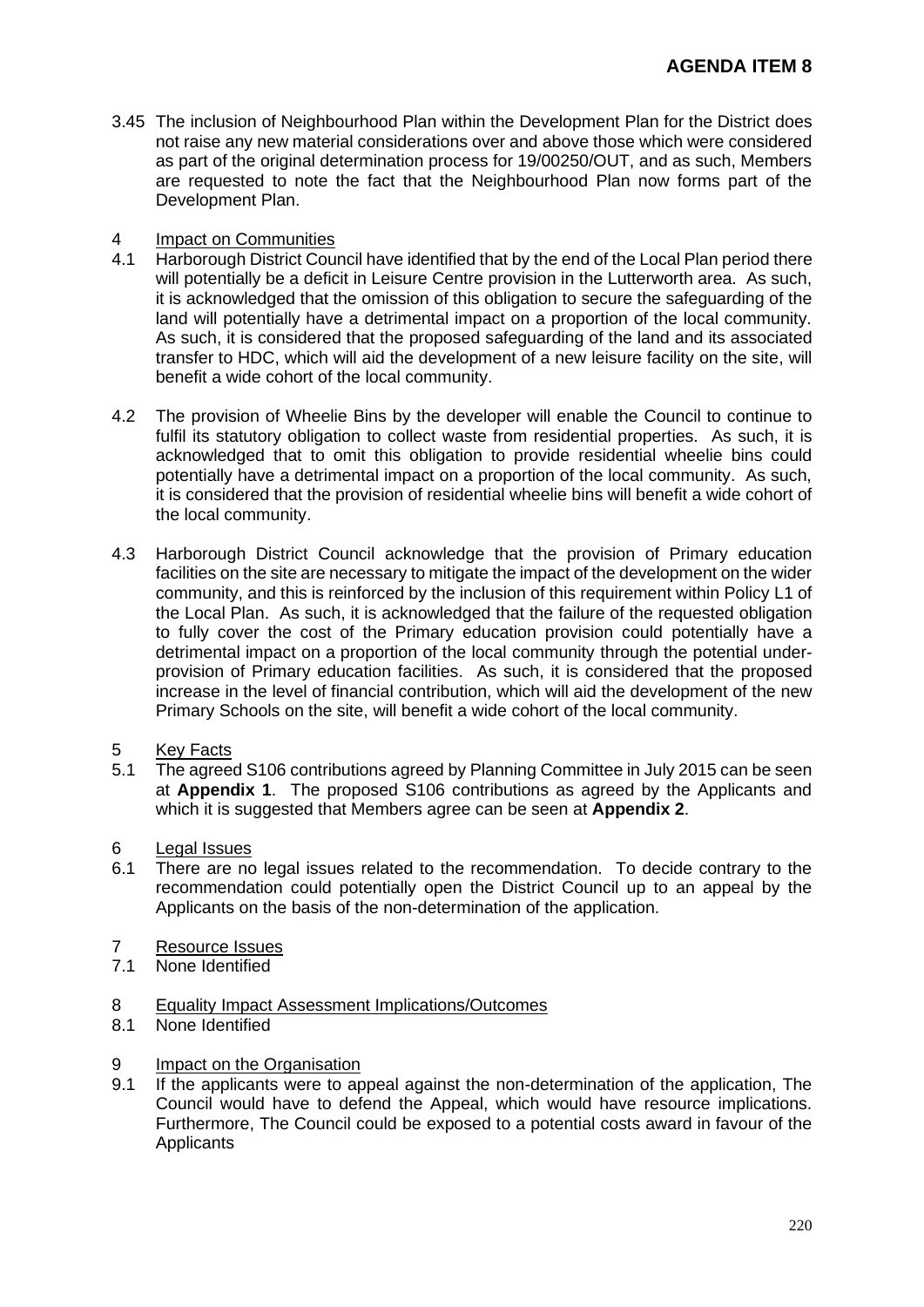- 10 Community Safety Implications
- 10.1 None Identified
- 11. Carbon Management Implications
- 11.1 None Identified
- 12. Risk Management Implications
- 12.1 None Identified
- 13 Consultation
- 13.1 None required
- 14 Options Considered
- 14.1 Not to amend the agreed S106 Contributions. This may result in potentially leaving the District Council exposed in terms of future Leisure provision within Lutterworth, the provision of Wheelie Bins on the site and also leaving the County Council exposed in terms of the provision of primary Education facilities on the site.
- *15 Background Papers*
- *15.1 28th July Planning Committee Agenda*
- *15.2 Draft S106 Agreement*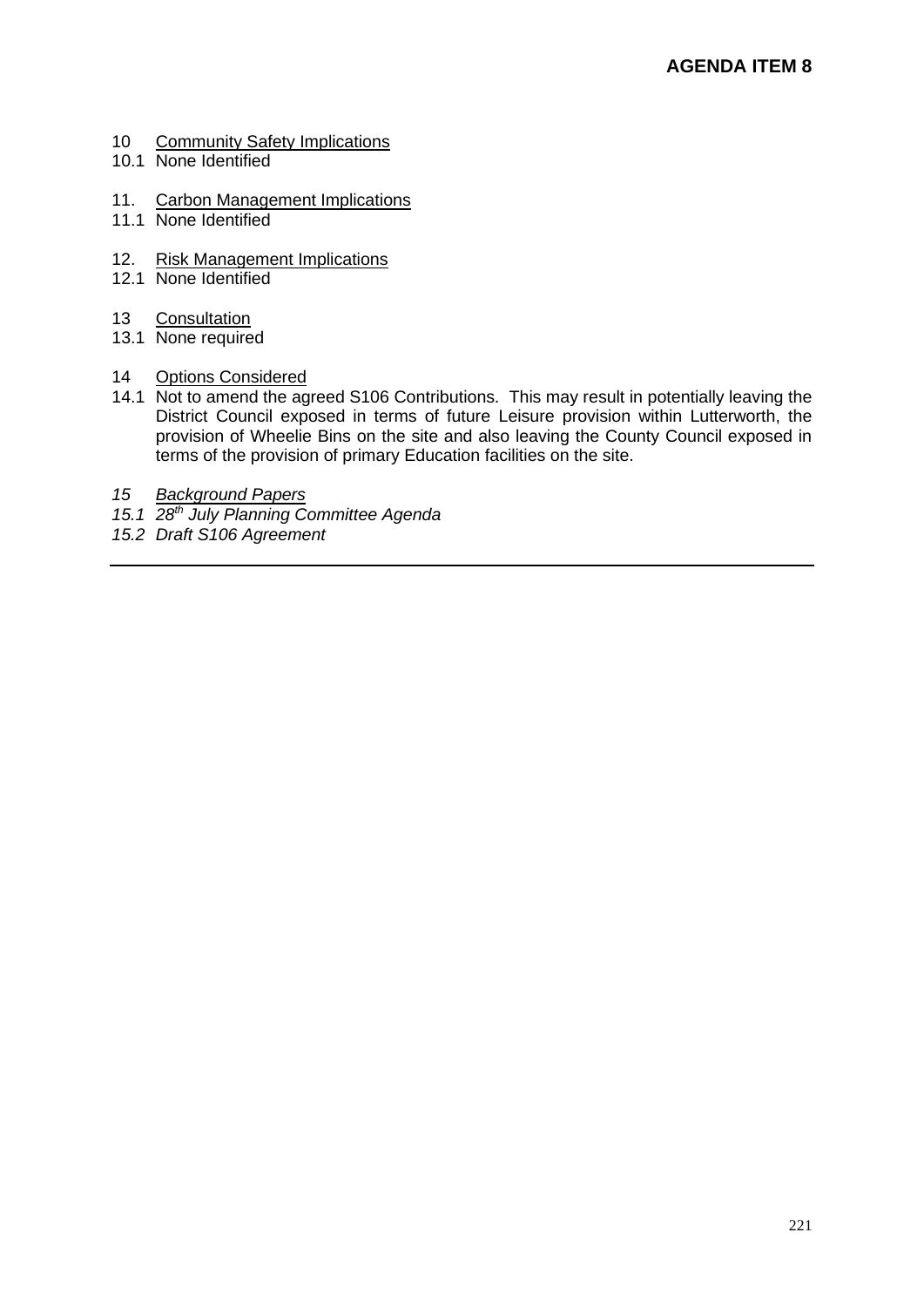### **APPENDIX A**

#### **Previously considered S106 Obligations (Appendix B of July 28th 2020 Planning Committee Officer Report**

| <b>Request by HDC</b>                                                                                                                                                                                                              | <b>Obligation for</b><br><b>Affordable</b>                                                                                                                                                                                                                                                                                                                                               |                                                                                                                                                                                                                                                                                                                                                                                                                                             |                                                                                                                                                                                                                       |
|------------------------------------------------------------------------------------------------------------------------------------------------------------------------------------------------------------------------------------|------------------------------------------------------------------------------------------------------------------------------------------------------------------------------------------------------------------------------------------------------------------------------------------------------------------------------------------------------------------------------------------|---------------------------------------------------------------------------------------------------------------------------------------------------------------------------------------------------------------------------------------------------------------------------------------------------------------------------------------------------------------------------------------------------------------------------------------------|-----------------------------------------------------------------------------------------------------------------------------------------------------------------------------------------------------------------------|
|                                                                                                                                                                                                                                    | <b>Housing</b>                                                                                                                                                                                                                                                                                                                                                                           |                                                                                                                                                                                                                                                                                                                                                                                                                                             |                                                                                                                                                                                                                       |
| <b>Amount /Detail</b>                                                                                                                                                                                                              | <b>Delivery</b>                                                                                                                                                                                                                                                                                                                                                                          | <b>CIL Justification</b>                                                                                                                                                                                                                                                                                                                                                                                                                    | <b>Policy Basis</b>                                                                                                                                                                                                   |
| 40% on site provision<br>Supported and<br>special needs<br>provision as part of<br>the 40% percent<br>Affordable Housing<br>Requirement<br>Specific disabled<br>standard fully<br>compliant units<br>subject to need and<br>demand | (i) No more than<br>60% of the<br>Market<br>Dwellings in any<br>Area to be<br>occupied until<br>50% of the<br>Affordable<br>Housing<br>Dwellings on<br>that Area have<br>been provided;<br>and<br>(ii) No more<br>than 90% of the<br>Market<br>Dwellings to be<br>occupied until<br>all of the<br>Affordable<br>Housing<br>Dwellings on<br>that Area have<br>been built and<br>occupied. | A fundamental objective of the Local Plan<br>is to meet the need for affordable<br>housing (LP Objective 1 and LP Policy H2).<br>LP Policy H2 seeks a proportion of new<br>dwellings within developments to be<br>affordable.<br>Providing housing on site will result in an<br>inclusive, sustainable development. The<br>size and tenure of affordable housing is<br>based on the current needs of those on<br>the Councils waiting list. | H <sub>2</sub> of the Harborough<br>District Local Plan 2011-<br>2031<br><b>HDC Planning</b><br>Obligations<br><b>Supplementary Planning</b><br>Document Jan 2017.<br>The Framework<br>paragraphs 34, 54-57,<br>61-63 |
| <b>Request by HDC</b>                                                                                                                                                                                                              | <b>Obligation for</b>                                                                                                                                                                                                                                                                                                                                                                    |                                                                                                                                                                                                                                                                                                                                                                                                                                             |                                                                                                                                                                                                                       |
|                                                                                                                                                                                                                                    | <b>Greenspaces</b>                                                                                                                                                                                                                                                                                                                                                                       | <b>CIL Justification</b>                                                                                                                                                                                                                                                                                                                                                                                                                    |                                                                                                                                                                                                                       |
| <b>Amount /Detail</b><br>Outdoor sport and                                                                                                                                                                                         | <b>Delivery</b><br>Occupation of                                                                                                                                                                                                                                                                                                                                                         | Access to a network of high-quality open                                                                                                                                                                                                                                                                                                                                                                                                    | <b>Policy Basis</b>                                                                                                                                                                                                   |
| recreation pitches                                                                                                                                                                                                                 | 500 dwellings                                                                                                                                                                                                                                                                                                                                                                            | spaces and opportunities for sport and                                                                                                                                                                                                                                                                                                                                                                                                      | Policy G12 of the                                                                                                                                                                                                     |
| £1,263,190                                                                                                                                                                                                                         |                                                                                                                                                                                                                                                                                                                                                                                          | physical activity is important for the                                                                                                                                                                                                                                                                                                                                                                                                      | Harborough District                                                                                                                                                                                                   |
|                                                                                                                                                                                                                                    |                                                                                                                                                                                                                                                                                                                                                                                          | health and well-being of communities                                                                                                                                                                                                                                                                                                                                                                                                        | local Plan 2011-2031                                                                                                                                                                                                  |
| Outdoor sport and                                                                                                                                                                                                                  |                                                                                                                                                                                                                                                                                                                                                                                          |                                                                                                                                                                                                                                                                                                                                                                                                                                             |                                                                                                                                                                                                                       |
| recreation changing                                                                                                                                                                                                                |                                                                                                                                                                                                                                                                                                                                                                                          | The provision will meet the need                                                                                                                                                                                                                                                                                                                                                                                                            | NPPF para 92 and 96                                                                                                                                                                                                   |
| facilities                                                                                                                                                                                                                         |                                                                                                                                                                                                                                                                                                                                                                                          | identified through the adopted policies.                                                                                                                                                                                                                                                                                                                                                                                                    |                                                                                                                                                                                                                       |
| £751,950                                                                                                                                                                                                                           |                                                                                                                                                                                                                                                                                                                                                                                          |                                                                                                                                                                                                                                                                                                                                                                                                                                             | Provision for Open                                                                                                                                                                                                    |
|                                                                                                                                                                                                                                    |                                                                                                                                                                                                                                                                                                                                                                                          |                                                                                                                                                                                                                                                                                                                                                                                                                                             | Space Sport and                                                                                                                                                                                                       |
|                                                                                                                                                                                                                                    |                                                                                                                                                                                                                                                                                                                                                                                          |                                                                                                                                                                                                                                                                                                                                                                                                                                             | Recreation (HDC, 2015).                                                                                                                                                                                               |
| Cemetery                                                                                                                                                                                                                           |                                                                                                                                                                                                                                                                                                                                                                                          |                                                                                                                                                                                                                                                                                                                                                                                                                                             |                                                                                                                                                                                                                       |
|                                                                                                                                                                                                                                    |                                                                                                                                                                                                                                                                                                                                                                                          |                                                                                                                                                                                                                                                                                                                                                                                                                                             | Local Plan Policy IN1                                                                                                                                                                                                 |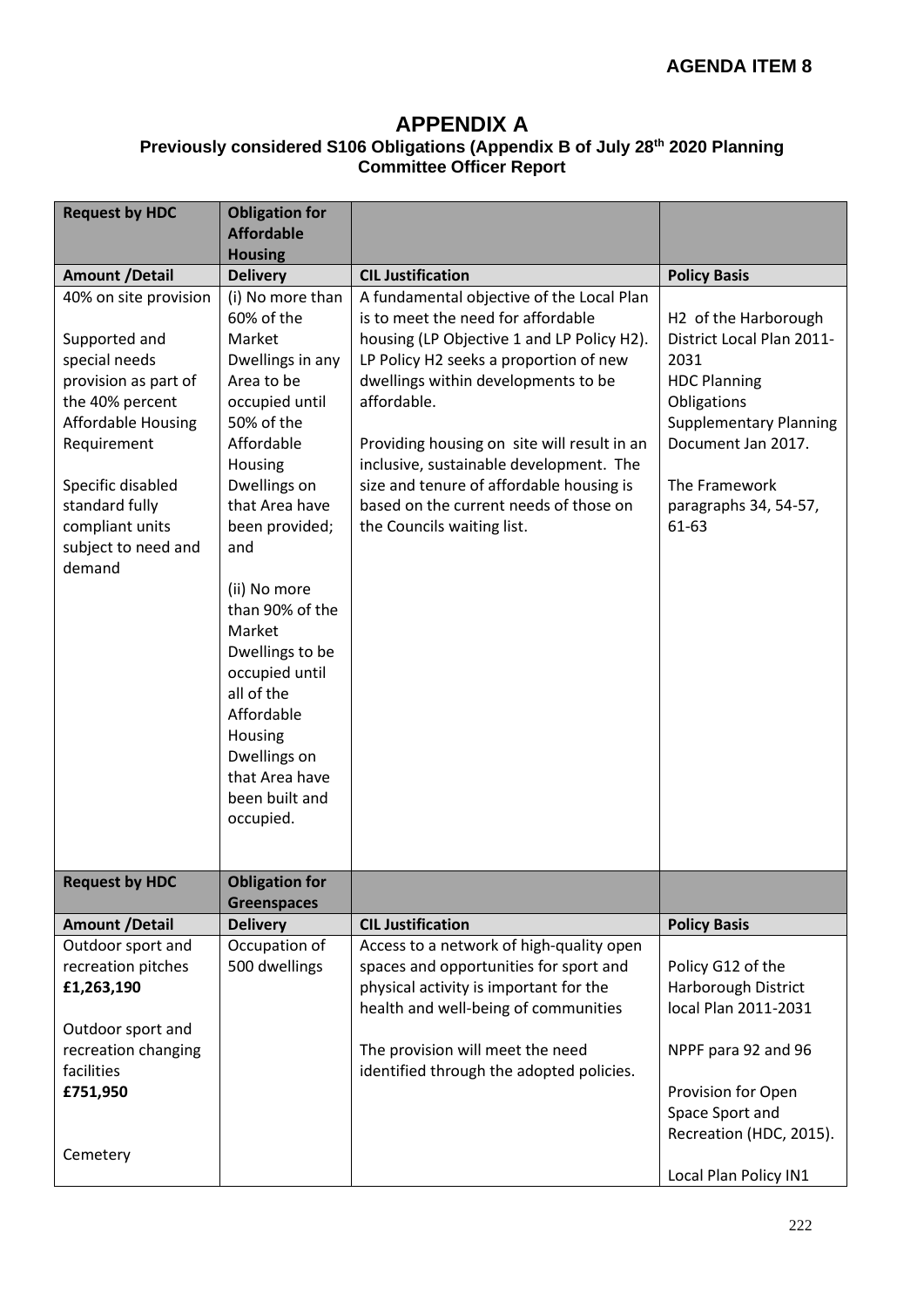| Provision of site and<br>infrastructure off site | Occupation<br>Dwellings of<br>2500                             |                                                                                                                                                                                                                                                                                                                                                                        | Harborough<br>Infrastructure<br>Development Plan 2017<br>The Framework<br>paragraphs 34, 54-57.                       |
|--------------------------------------------------|----------------------------------------------------------------|------------------------------------------------------------------------------------------------------------------------------------------------------------------------------------------------------------------------------------------------------------------------------------------------------------------------------------------------------------------------|-----------------------------------------------------------------------------------------------------------------------|
|                                                  |                                                                |                                                                                                                                                                                                                                                                                                                                                                        | <b>HDC Planning</b><br>Obligations<br><b>Supplementary Planning</b><br>Document Jan 2017.                             |
| <b>Request by HDC</b>                            | <b>Obligation for</b><br><b>Community</b><br><b>Facilities</b> |                                                                                                                                                                                                                                                                                                                                                                        |                                                                                                                       |
|                                                  |                                                                |                                                                                                                                                                                                                                                                                                                                                                        |                                                                                                                       |
| <b>Amount /Detail</b>                            | <b>Delivery</b>                                                | <b>CIL Justification</b>                                                                                                                                                                                                                                                                                                                                               | <b>Policy Basis</b>                                                                                                   |
| £3,258,750                                       | To be provided<br>by the 400 <sup>th</sup>                     | A consistent theme of the National                                                                                                                                                                                                                                                                                                                                     | Local Plan Policy IN1,                                                                                                |
| Stand alone                                      |                                                                | Planning Policy Framework (NPPF) is the                                                                                                                                                                                                                                                                                                                                | HC <sub>2</sub>                                                                                                       |
|                                                  | occupied                                                       | importance of infrastructure provision in                                                                                                                                                                                                                                                                                                                              | Harborough                                                                                                            |
| community Hall.                                  | dwelling                                                       | accompanying<br>enabling<br>and<br>the<br>sustainable                                                                                                                                                                                                                                                                                                                  | Infrastructure                                                                                                        |
| Equivalent of 4                                  |                                                                |                                                                                                                                                                                                                                                                                                                                                                        |                                                                                                                       |
| badminton courts -                               |                                                                | growth of communities.                                                                                                                                                                                                                                                                                                                                                 | Development Plan 2017                                                                                                 |
| 690 sqm GIA                                      |                                                                | Community centres play an important role<br>at the heart of communities, providing<br>hubs for recreation, congregation and<br>interaction through which social networks<br>can be maintained, while minimising the<br>need to travel.<br>When assessed against the appropriate                                                                                        | <b>HDC Planning</b><br><b>Obligations Policy</b><br>January 2017.<br>The Framework<br>paragraphs 34, 54-57<br>and 92. |
|                                                  |                                                                | standards the scale of facilities required                                                                                                                                                                                                                                                                                                                             |                                                                                                                       |
|                                                  |                                                                | meet those of a population of the scale<br>expected.                                                                                                                                                                                                                                                                                                                   |                                                                                                                       |
| <b>Request by HDC</b>                            | <b>Obligation for</b><br><b>Monitoring Fee</b>                 |                                                                                                                                                                                                                                                                                                                                                                        |                                                                                                                       |
| <b>Amount /Detail</b>                            | <b>Delivery</b>                                                | <b>CIL Justification</b>                                                                                                                                                                                                                                                                                                                                               | <b>Policy Basis</b>                                                                                                   |
| £300 per obligation                              | <b>TBC</b>                                                     | It is appropriate for the Council to<br>recover the costs associated with the<br>negotiation, production and subsequent<br>monitoring of developer payments. This<br>covers the legal costs of creating<br>agreements, any costs associated with<br>obtaining independent or specialist<br>advice to validate aspects of the<br>contributions and costs of monitoring. | <b>Planning Obligations</b><br>SPG (Jan 2017)                                                                         |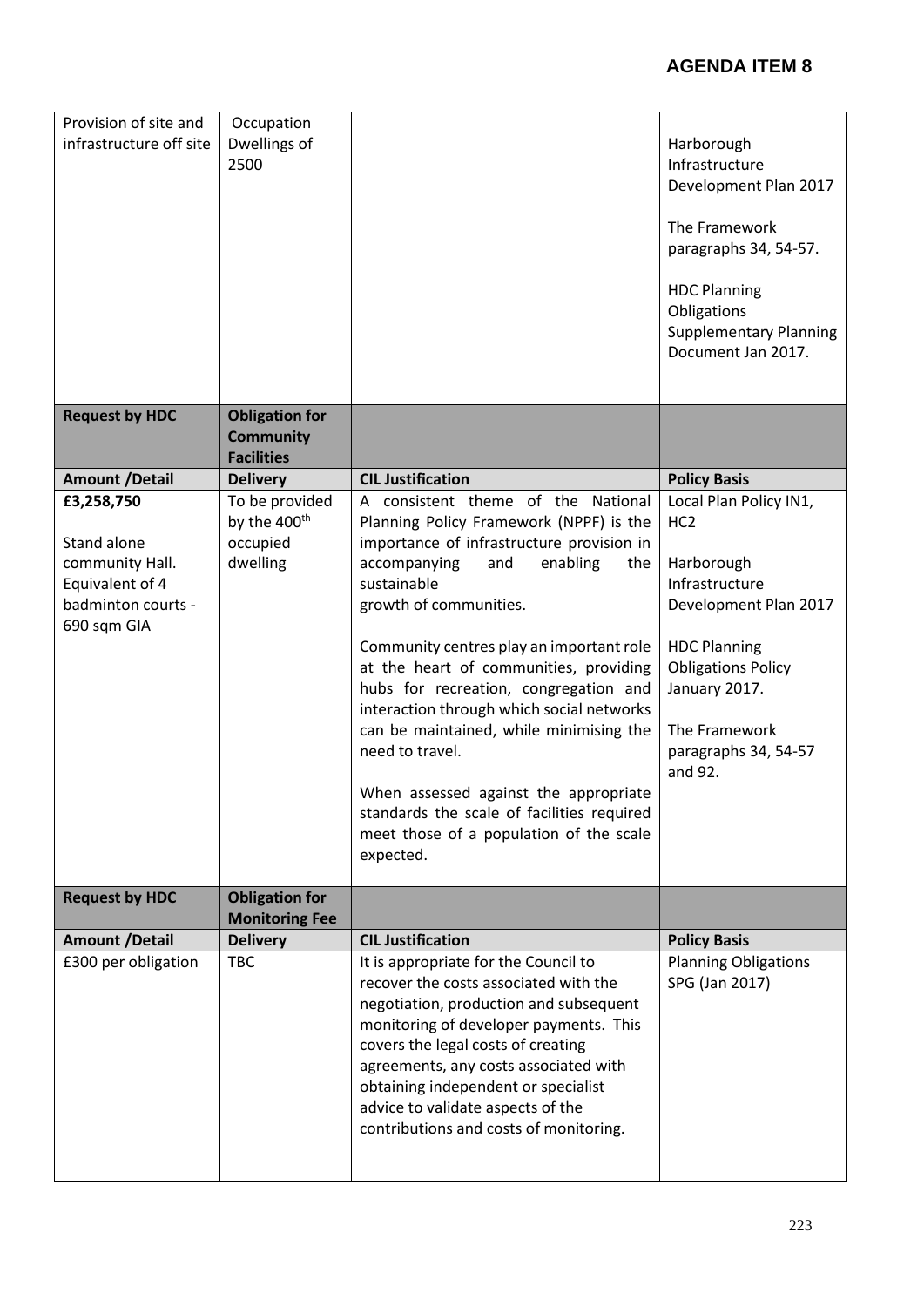| <b>Request by HDC</b> | <b>Public Realm</b>        |                                           |                             |
|-----------------------|----------------------------|-------------------------------------------|-----------------------------|
|                       | <b>Improvements</b>        |                                           |                             |
| <b>Amount /Detail</b> | <b>Delivery</b>            | <b>CIL Justification</b>                  | <b>Policy Basis</b>         |
| £171,495 towards      | Through the                | The Framework and the Local plan          | Local Plan Policy RT2       |
| the Lutterworth       | Lutterworth                | recognise the importance of an attractive |                             |
| town centre public    | <b>Town Centre</b>         | town centre to character of the area,     | The Framework               |
| realm                 | Master Plan                | being the heart of a community,           | paragraphs 34, 54-57        |
| improvements.         |                            | economically important and a vibrant and  | and 85.                     |
|                       |                            | active town centre with a range of shops  |                             |
|                       |                            | can reduce the need to travel             |                             |
| <b>Request by LCC</b> | <b>Obligation for</b>      |                                           |                             |
|                       | <b>Libraries</b>           |                                           |                             |
| <b>Amount /Detail</b> | <b>Delivery</b>            | <b>CIL Justification</b>                  | <b>Policy Basis</b>         |
| £82,995               | Occupation of              | There is need to expand existing          | Leicestershire Planning     |
|                       | 1,375 dwellings            | community facilities                      | <b>Obligations Policy</b>   |
|                       |                            |                                           | Adopted 10 July 2019        |
|                       |                            |                                           |                             |
| <b>Request by LLC</b> | <b>Obligation for</b>      |                                           |                             |
|                       | <b>Education</b>           |                                           |                             |
| <b>Amount /Detail</b> | <b>Delivery</b>            | <b>CIL Justification</b>                  | <b>Policy Basis</b>         |
| PRIMARY SCHOOL        | $1st$ primary              | There is insufficient capacity within the | <b>Planning Obligations</b> |
| <b>SECTOR</b>         | school is to               | existing schools to meet the needs of the | SPG (Jan 2017)              |
| <b>REQUIREMENT 2</b>  | be provided on             | number of pupils generated by the         |                             |
| <b>NEW SCHOOLS</b>    | site at to be              | development.                              | Leicestershire Planning     |
| PS 1 £ 6,641,200      | available for use          |                                           | <b>Obligations Policy</b>   |
| PS 2 £6,641,200       | in the Sept prior          |                                           | Adopted 10 July 2019        |
|                       | to occupation of           |                                           |                             |
|                       | 300 dwellings              |                                           | The Framework               |
|                       |                            |                                           | paragraphs 34, 54-57        |
|                       | The 2 <sup>nd</sup> school |                                           | and 94.                     |
|                       | to be triggered            |                                           |                             |
|                       | by the LEA at              |                                           |                             |
|                       | any time after             |                                           |                             |
|                       | the occupation             |                                           |                             |
|                       | of 1,000                   |                                           |                             |
|                       |                            |                                           |                             |
|                       |                            |                                           |                             |
| SECONDARY SCHOOL      | To be paid by              |                                           |                             |
| <b>SECTOR</b>         | reserved                   |                                           |                             |
| <b>REQUIREMENT</b>    | matters                    |                                           |                             |
| £9,964,968            | application                |                                           |                             |
|                       |                            |                                           |                             |
| <b>EARLY YEARS</b>    | At time of the             |                                           |                             |
| £2,082,011            | delivery of each           |                                           |                             |
|                       | primary school             |                                           |                             |
|                       |                            |                                           |                             |
| SPECIAL SCHOOL        | At the time of             |                                           |                             |
| REQUIREMENT           | delivery of the            |                                           |                             |
| £1,552,331            | primary school             |                                           |                             |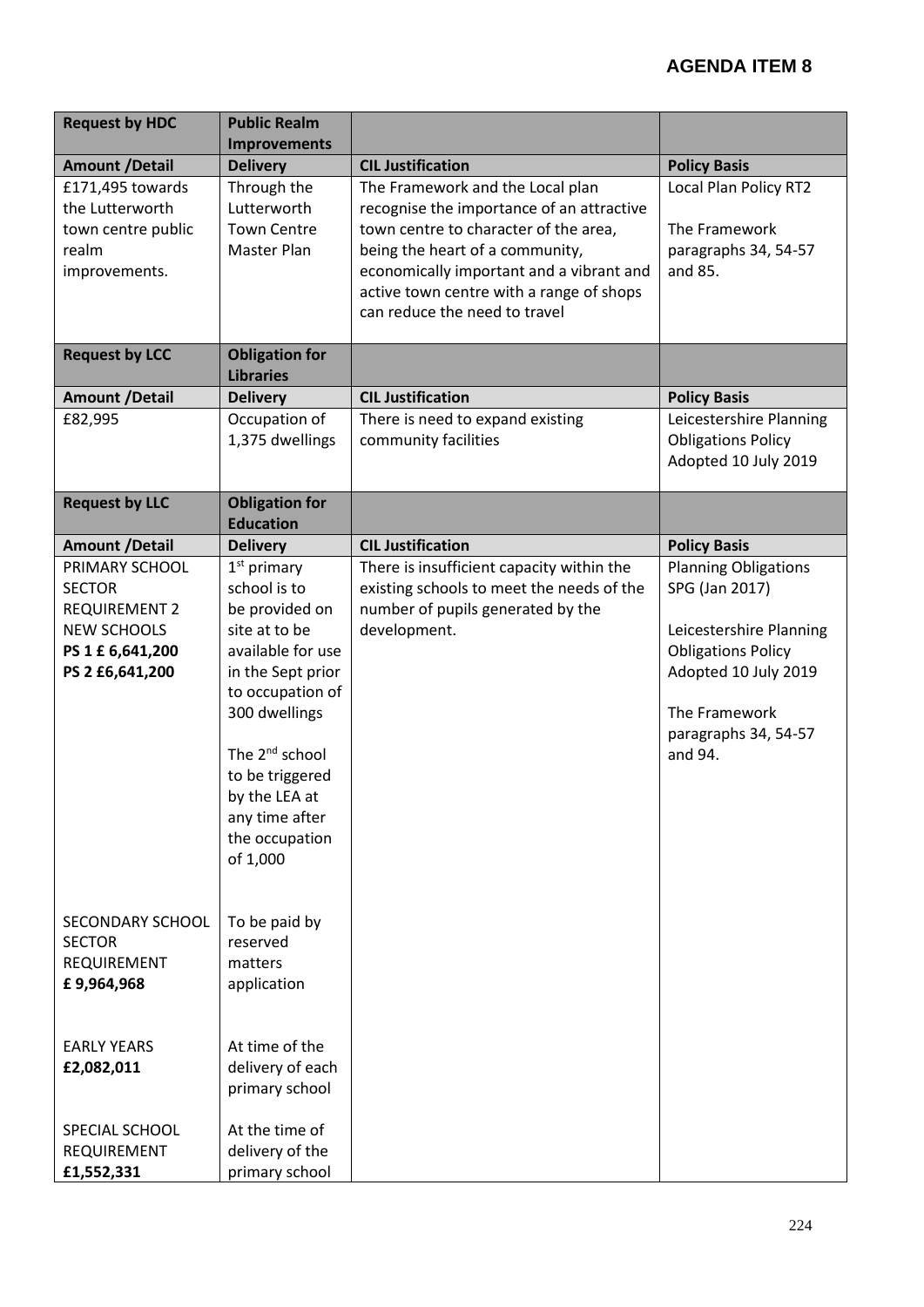| <b>Request by LLC</b>                                                                                                                                                                                                                                                                       | <b>Obligation for</b><br><b>Civic Amenities</b>                                                                                                                                                                                                                        |                                                                                                                                                                                                                                                                                                                                                                                                                                                                                                                                                                      |                                                                                                                                                                                                         |
|---------------------------------------------------------------------------------------------------------------------------------------------------------------------------------------------------------------------------------------------------------------------------------------------|------------------------------------------------------------------------------------------------------------------------------------------------------------------------------------------------------------------------------------------------------------------------|----------------------------------------------------------------------------------------------------------------------------------------------------------------------------------------------------------------------------------------------------------------------------------------------------------------------------------------------------------------------------------------------------------------------------------------------------------------------------------------------------------------------------------------------------------------------|---------------------------------------------------------------------------------------------------------------------------------------------------------------------------------------------------------|
| <b>Amount /Detail</b>                                                                                                                                                                                                                                                                       | <b>Delivery</b>                                                                                                                                                                                                                                                        | <b>CIL Justification</b>                                                                                                                                                                                                                                                                                                                                                                                                                                                                                                                                             | <b>Policy Basis</b>                                                                                                                                                                                     |
| £72.74 per Dwelling<br>Maximum £200,035                                                                                                                                                                                                                                                     | 25% of the<br>Contribution to<br>be paid on the<br>commencement<br>of works on<br>each of the 4<br>phases                                                                                                                                                              | The existing facilities need expanding to<br>meet the needs of the growing<br>population.                                                                                                                                                                                                                                                                                                                                                                                                                                                                            | <b>Planning Obligations</b><br>SPG (Jan 2017)<br>Leicestershire Planning<br><b>Obligations Policy</b><br>Adopted 10 July 2019<br>The Leicestershire<br><b>County Council</b>                            |
| Provision of a<br>"Waste Minimisation<br>and Recycling Pack"<br>to each household<br>informing residents<br>about sustainable<br>waste management<br>behaviours                                                                                                                             | Upon<br>occupation of<br>each dwelling                                                                                                                                                                                                                                 | The ability to influence behaviour<br>patterns from the start or early stages of<br>a development is critical in successfully<br>establishing sustainable waste behaviour<br>by new residents, employees or visitors<br>to those sites. Key methods of doing this<br>include the provision of up-to-date<br>information through Waste Minimisation<br>Packs, to inform what local available<br>services are available in the surrounding<br>area and what incentives may be<br>available as inducements to influence<br>waste prevention and recycling<br>behaviour. | <b>Municipal Waste</b><br><b>Management Strategy</b><br>Update 2011 (LMWMS)                                                                                                                             |
| <b>Request by LLC</b>                                                                                                                                                                                                                                                                       | <b>Obligation for</b><br><b>Highways</b>                                                                                                                                                                                                                               |                                                                                                                                                                                                                                                                                                                                                                                                                                                                                                                                                                      |                                                                                                                                                                                                         |
| <b>Amount /Detail</b>                                                                                                                                                                                                                                                                       | <b>Delivery</b>                                                                                                                                                                                                                                                        | <b>CIL Justification</b>                                                                                                                                                                                                                                                                                                                                                                                                                                                                                                                                             | <b>Policy Basis</b>                                                                                                                                                                                     |
| £672,959.00 to<br>provide the<br>Gilmorton traffic<br>calming scheme<br>£1,214,490.24 for<br>the implementation<br>of works at the<br>Gibbet roundabout<br>£16,976,782.00 to<br>provide a highway<br>capacity<br>improvement<br>scheme at the Frank<br>Whittle<br>junction on the<br>A4303. | Based on the<br>outcome of<br>monitoring<br>payable prior to<br>the<br>commencement<br>of development.<br>Year 1 or No<br>more than 25<br>dwellings<br>(whichever is<br>sooner) - $5%$<br>Year 2 or no<br>more than 120<br>dwellings<br>(whichever is<br>sooner) - 10% | To ensure that the development does not<br>detrimentally impact the free flow of<br>traffic on the highway network and to<br>encourage the use of sustainable<br>transport.                                                                                                                                                                                                                                                                                                                                                                                          | <b>Planning Obligations</b><br>SPG (Jan 2017)<br>Leicestershire Planning<br><b>Obligations Policy</b><br>Adopted 10 July 2019<br>The Framework<br>paragraphs 34, 54-57<br>and 102,103 104, 110,<br>111. |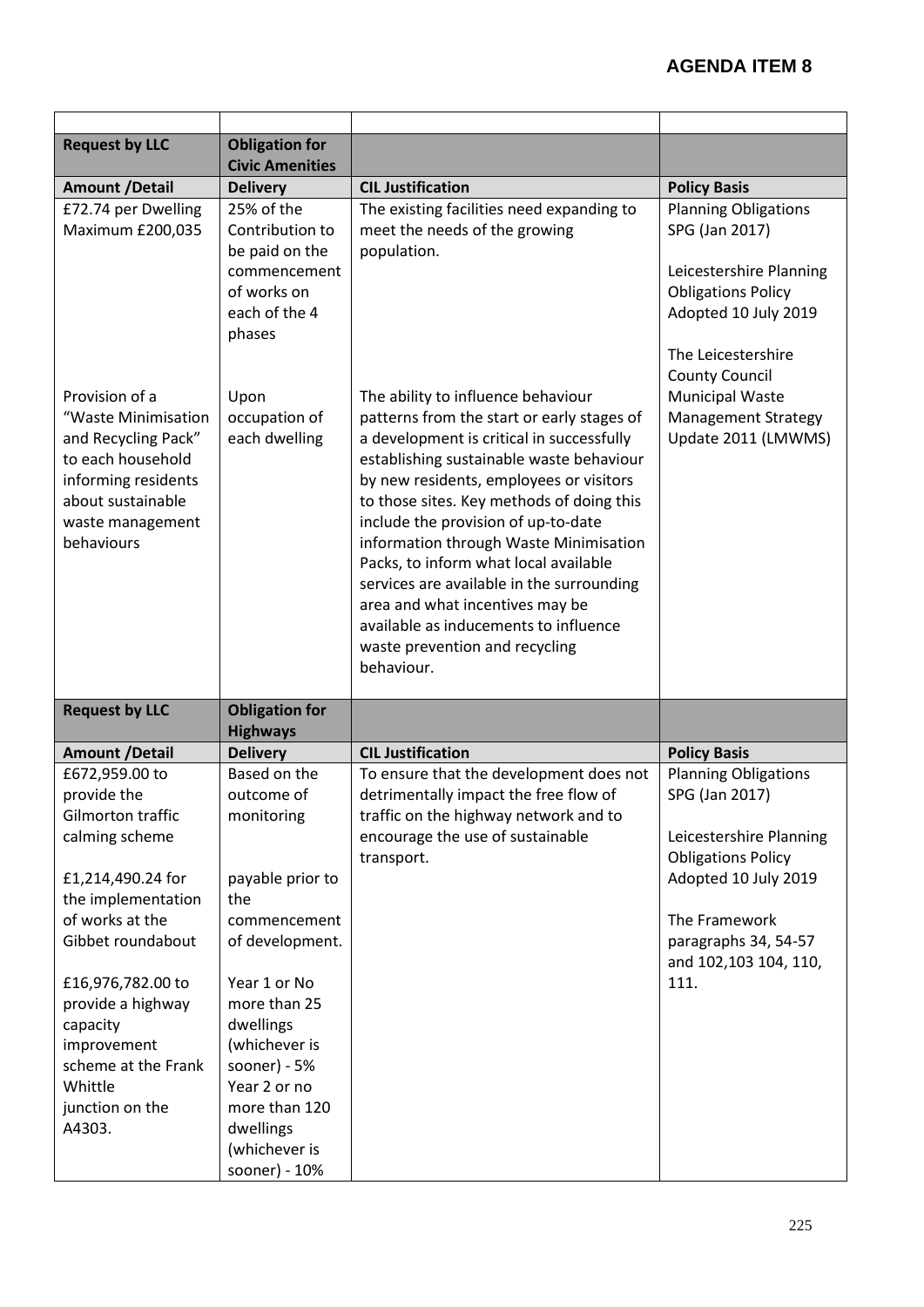| more than 290<br>dwellings<br>(whichever is<br>sooner) - 15%<br>Year 4 or no<br>more than 400<br>dwellings<br>(whichever is<br>sooner) - 70%<br>£11,337.50 for the<br>Prior to<br>monitoring of the<br>commencement<br>Site Wide Travel Plan<br>of development<br>and the effects of<br>the development<br>using the County<br>Council's monitoring<br>programme.<br>£112,500.00 to<br>enable the provision<br>of necessary Traffic<br>Regulation Orders.<br>£52.85 (average<br>cost) per pack.<br><b>Travel Packs to</b><br>inform all new<br>residents and<br>employees, one per<br>dwelling and<br>per employee, from<br>first occupation what<br>sustainable travel<br>choices are in the<br>surrounding area<br>including incentives<br>to encourage<br>changes in travel<br>behaviour towards<br>the greater use of<br>sustainable travel<br>modes can be<br>supplied through LCC<br>£360.00 per pass 6<br>month bus passes,<br>two per dwelling and |                     | Year 3 or no |  |
|------------------------------------------------------------------------------------------------------------------------------------------------------------------------------------------------------------------------------------------------------------------------------------------------------------------------------------------------------------------------------------------------------------------------------------------------------------------------------------------------------------------------------------------------------------------------------------------------------------------------------------------------------------------------------------------------------------------------------------------------------------------------------------------------------------------------------------------------------------------------------------------------------------------------------------------------------------|---------------------|--------------|--|
|                                                                                                                                                                                                                                                                                                                                                                                                                                                                                                                                                                                                                                                                                                                                                                                                                                                                                                                                                            |                     |              |  |
|                                                                                                                                                                                                                                                                                                                                                                                                                                                                                                                                                                                                                                                                                                                                                                                                                                                                                                                                                            |                     |              |  |
|                                                                                                                                                                                                                                                                                                                                                                                                                                                                                                                                                                                                                                                                                                                                                                                                                                                                                                                                                            |                     |              |  |
|                                                                                                                                                                                                                                                                                                                                                                                                                                                                                                                                                                                                                                                                                                                                                                                                                                                                                                                                                            |                     |              |  |
|                                                                                                                                                                                                                                                                                                                                                                                                                                                                                                                                                                                                                                                                                                                                                                                                                                                                                                                                                            |                     |              |  |
|                                                                                                                                                                                                                                                                                                                                                                                                                                                                                                                                                                                                                                                                                                                                                                                                                                                                                                                                                            |                     |              |  |
|                                                                                                                                                                                                                                                                                                                                                                                                                                                                                                                                                                                                                                                                                                                                                                                                                                                                                                                                                            |                     |              |  |
|                                                                                                                                                                                                                                                                                                                                                                                                                                                                                                                                                                                                                                                                                                                                                                                                                                                                                                                                                            |                     |              |  |
|                                                                                                                                                                                                                                                                                                                                                                                                                                                                                                                                                                                                                                                                                                                                                                                                                                                                                                                                                            |                     |              |  |
|                                                                                                                                                                                                                                                                                                                                                                                                                                                                                                                                                                                                                                                                                                                                                                                                                                                                                                                                                            |                     |              |  |
|                                                                                                                                                                                                                                                                                                                                                                                                                                                                                                                                                                                                                                                                                                                                                                                                                                                                                                                                                            |                     |              |  |
|                                                                                                                                                                                                                                                                                                                                                                                                                                                                                                                                                                                                                                                                                                                                                                                                                                                                                                                                                            |                     |              |  |
|                                                                                                                                                                                                                                                                                                                                                                                                                                                                                                                                                                                                                                                                                                                                                                                                                                                                                                                                                            |                     |              |  |
|                                                                                                                                                                                                                                                                                                                                                                                                                                                                                                                                                                                                                                                                                                                                                                                                                                                                                                                                                            |                     |              |  |
|                                                                                                                                                                                                                                                                                                                                                                                                                                                                                                                                                                                                                                                                                                                                                                                                                                                                                                                                                            |                     |              |  |
|                                                                                                                                                                                                                                                                                                                                                                                                                                                                                                                                                                                                                                                                                                                                                                                                                                                                                                                                                            |                     |              |  |
|                                                                                                                                                                                                                                                                                                                                                                                                                                                                                                                                                                                                                                                                                                                                                                                                                                                                                                                                                            |                     |              |  |
|                                                                                                                                                                                                                                                                                                                                                                                                                                                                                                                                                                                                                                                                                                                                                                                                                                                                                                                                                            |                     |              |  |
|                                                                                                                                                                                                                                                                                                                                                                                                                                                                                                                                                                                                                                                                                                                                                                                                                                                                                                                                                            |                     |              |  |
|                                                                                                                                                                                                                                                                                                                                                                                                                                                                                                                                                                                                                                                                                                                                                                                                                                                                                                                                                            |                     |              |  |
|                                                                                                                                                                                                                                                                                                                                                                                                                                                                                                                                                                                                                                                                                                                                                                                                                                                                                                                                                            |                     |              |  |
|                                                                                                                                                                                                                                                                                                                                                                                                                                                                                                                                                                                                                                                                                                                                                                                                                                                                                                                                                            |                     |              |  |
|                                                                                                                                                                                                                                                                                                                                                                                                                                                                                                                                                                                                                                                                                                                                                                                                                                                                                                                                                            |                     |              |  |
|                                                                                                                                                                                                                                                                                                                                                                                                                                                                                                                                                                                                                                                                                                                                                                                                                                                                                                                                                            |                     |              |  |
|                                                                                                                                                                                                                                                                                                                                                                                                                                                                                                                                                                                                                                                                                                                                                                                                                                                                                                                                                            |                     |              |  |
|                                                                                                                                                                                                                                                                                                                                                                                                                                                                                                                                                                                                                                                                                                                                                                                                                                                                                                                                                            |                     |              |  |
|                                                                                                                                                                                                                                                                                                                                                                                                                                                                                                                                                                                                                                                                                                                                                                                                                                                                                                                                                            |                     |              |  |
|                                                                                                                                                                                                                                                                                                                                                                                                                                                                                                                                                                                                                                                                                                                                                                                                                                                                                                                                                            |                     |              |  |
|                                                                                                                                                                                                                                                                                                                                                                                                                                                                                                                                                                                                                                                                                                                                                                                                                                                                                                                                                            |                     |              |  |
|                                                                                                                                                                                                                                                                                                                                                                                                                                                                                                                                                                                                                                                                                                                                                                                                                                                                                                                                                            |                     |              |  |
|                                                                                                                                                                                                                                                                                                                                                                                                                                                                                                                                                                                                                                                                                                                                                                                                                                                                                                                                                            |                     |              |  |
|                                                                                                                                                                                                                                                                                                                                                                                                                                                                                                                                                                                                                                                                                                                                                                                                                                                                                                                                                            |                     |              |  |
|                                                                                                                                                                                                                                                                                                                                                                                                                                                                                                                                                                                                                                                                                                                                                                                                                                                                                                                                                            |                     |              |  |
|                                                                                                                                                                                                                                                                                                                                                                                                                                                                                                                                                                                                                                                                                                                                                                                                                                                                                                                                                            |                     |              |  |
|                                                                                                                                                                                                                                                                                                                                                                                                                                                                                                                                                                                                                                                                                                                                                                                                                                                                                                                                                            |                     |              |  |
|                                                                                                                                                                                                                                                                                                                                                                                                                                                                                                                                                                                                                                                                                                                                                                                                                                                                                                                                                            |                     |              |  |
|                                                                                                                                                                                                                                                                                                                                                                                                                                                                                                                                                                                                                                                                                                                                                                                                                                                                                                                                                            |                     |              |  |
|                                                                                                                                                                                                                                                                                                                                                                                                                                                                                                                                                                                                                                                                                                                                                                                                                                                                                                                                                            |                     |              |  |
|                                                                                                                                                                                                                                                                                                                                                                                                                                                                                                                                                                                                                                                                                                                                                                                                                                                                                                                                                            |                     |              |  |
|                                                                                                                                                                                                                                                                                                                                                                                                                                                                                                                                                                                                                                                                                                                                                                                                                                                                                                                                                            |                     |              |  |
|                                                                                                                                                                                                                                                                                                                                                                                                                                                                                                                                                                                                                                                                                                                                                                                                                                                                                                                                                            |                     |              |  |
|                                                                                                                                                                                                                                                                                                                                                                                                                                                                                                                                                                                                                                                                                                                                                                                                                                                                                                                                                            |                     |              |  |
|                                                                                                                                                                                                                                                                                                                                                                                                                                                                                                                                                                                                                                                                                                                                                                                                                                                                                                                                                            |                     |              |  |
|                                                                                                                                                                                                                                                                                                                                                                                                                                                                                                                                                                                                                                                                                                                                                                                                                                                                                                                                                            |                     |              |  |
|                                                                                                                                                                                                                                                                                                                                                                                                                                                                                                                                                                                                                                                                                                                                                                                                                                                                                                                                                            |                     |              |  |
|                                                                                                                                                                                                                                                                                                                                                                                                                                                                                                                                                                                                                                                                                                                                                                                                                                                                                                                                                            |                     |              |  |
|                                                                                                                                                                                                                                                                                                                                                                                                                                                                                                                                                                                                                                                                                                                                                                                                                                                                                                                                                            |                     |              |  |
|                                                                                                                                                                                                                                                                                                                                                                                                                                                                                                                                                                                                                                                                                                                                                                                                                                                                                                                                                            |                     |              |  |
|                                                                                                                                                                                                                                                                                                                                                                                                                                                                                                                                                                                                                                                                                                                                                                                                                                                                                                                                                            |                     |              |  |
|                                                                                                                                                                                                                                                                                                                                                                                                                                                                                                                                                                                                                                                                                                                                                                                                                                                                                                                                                            |                     |              |  |
|                                                                                                                                                                                                                                                                                                                                                                                                                                                                                                                                                                                                                                                                                                                                                                                                                                                                                                                                                            |                     |              |  |
|                                                                                                                                                                                                                                                                                                                                                                                                                                                                                                                                                                                                                                                                                                                                                                                                                                                                                                                                                            | one per employee to |              |  |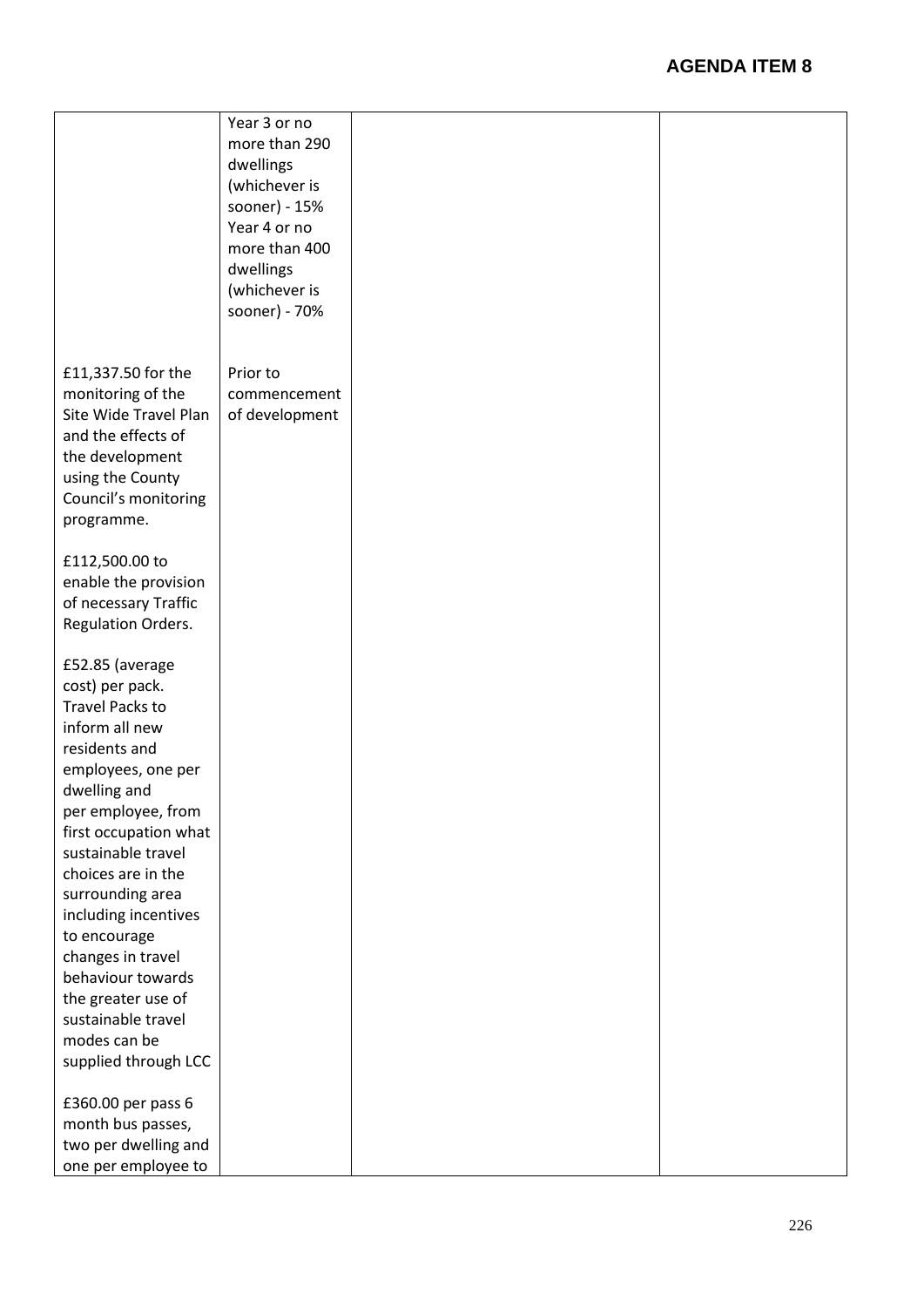| encourage new        |  |  |
|----------------------|--|--|
| residents and        |  |  |
| employees to use     |  |  |
| bus services, to     |  |  |
| establish            |  |  |
| changes in travel    |  |  |
| behaviour from first |  |  |
| occupation and       |  |  |
| promote usage of     |  |  |
| sustainable travel   |  |  |
| modes other than     |  |  |
| the car              |  |  |
|                      |  |  |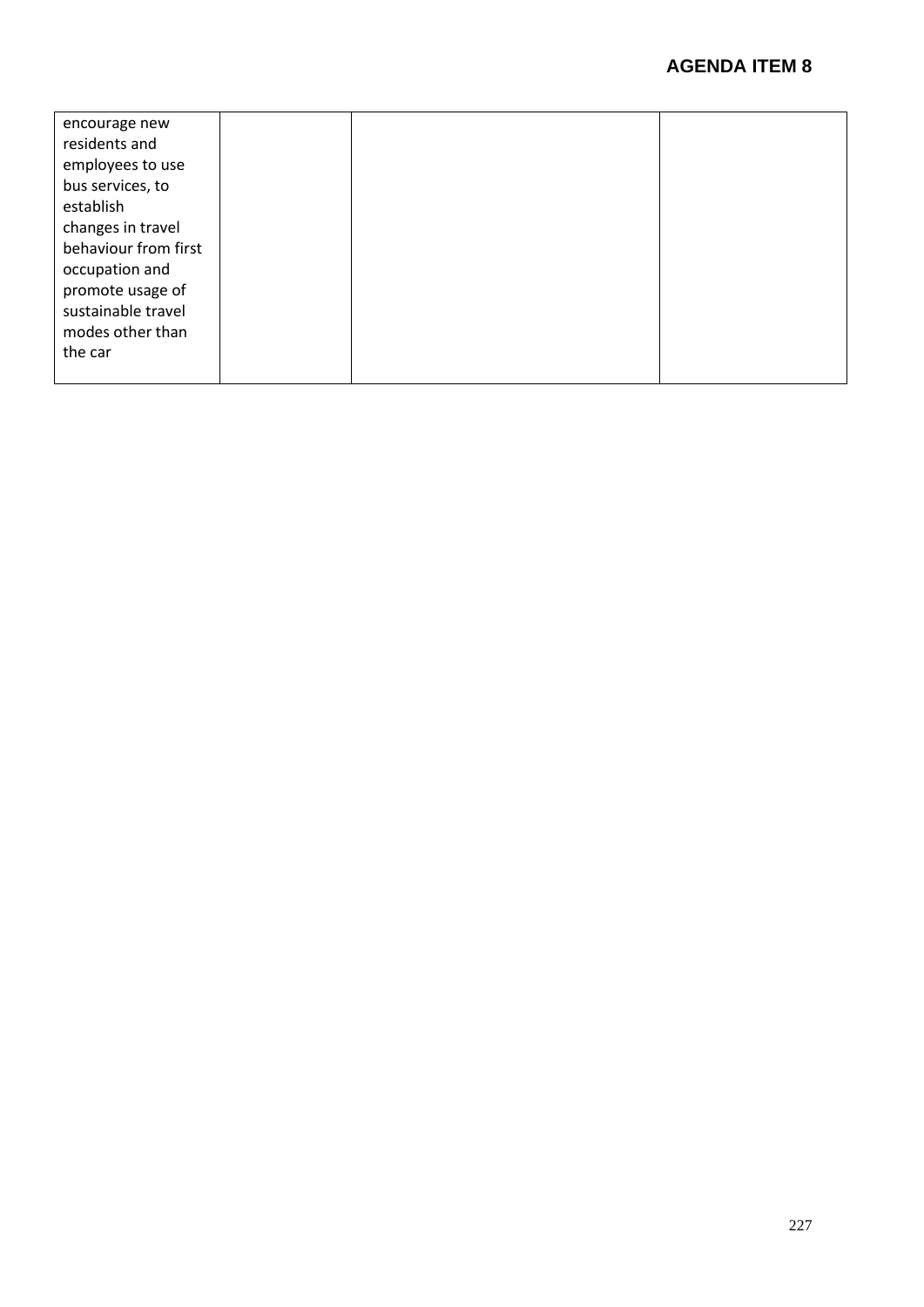## **APPENDIX B**

#### **Proposed Amendments to S106 obligations (Amendments highlighted in Yellow)**

| <b>Request by HDC</b>                                                                                                                                                                                                                     | <b>Obligation for</b>                                                                                                                                                                                                                                                                                                                                                                    | 1 Topooca Amonamonto to 6 Too opingutono (Amonamonto mgmignica in <mark>Tonom</mark>                                                                                                                                                                                                                                                                                                                                                        |                                                                                                                                                                                                                       |
|-------------------------------------------------------------------------------------------------------------------------------------------------------------------------------------------------------------------------------------------|------------------------------------------------------------------------------------------------------------------------------------------------------------------------------------------------------------------------------------------------------------------------------------------------------------------------------------------------------------------------------------------|---------------------------------------------------------------------------------------------------------------------------------------------------------------------------------------------------------------------------------------------------------------------------------------------------------------------------------------------------------------------------------------------------------------------------------------------|-----------------------------------------------------------------------------------------------------------------------------------------------------------------------------------------------------------------------|
|                                                                                                                                                                                                                                           | <b>Affordable</b>                                                                                                                                                                                                                                                                                                                                                                        |                                                                                                                                                                                                                                                                                                                                                                                                                                             |                                                                                                                                                                                                                       |
|                                                                                                                                                                                                                                           | <b>Housing</b>                                                                                                                                                                                                                                                                                                                                                                           |                                                                                                                                                                                                                                                                                                                                                                                                                                             |                                                                                                                                                                                                                       |
| <b>Amount /Detail</b>                                                                                                                                                                                                                     | <b>Delivery</b>                                                                                                                                                                                                                                                                                                                                                                          | <b>CIL Justification</b>                                                                                                                                                                                                                                                                                                                                                                                                                    | <b>Policy Basis</b>                                                                                                                                                                                                   |
| 40% on site provision<br>Supported and<br>special needs<br>provision as part of<br>the 40% percent<br><b>Affordable Housing</b><br>Requirement<br>Specific disabled<br>standard fully<br>compliant units<br>subject to need and<br>demand | (i) No more than<br>60% of the<br>Market<br>Dwellings in any<br>Area to be<br>occupied until<br>50% of the<br>Affordable<br>Housing<br>Dwellings on<br>that Area have<br>been provided;<br>and<br>(ii) No more<br>than 90% of the<br>Market<br>Dwellings to be<br>occupied until<br>all of the<br>Affordable<br>Housing<br>Dwellings on<br>that Area have<br>been built and<br>occupied. | A fundamental objective of the Local Plan<br>is to meet the need for affordable<br>housing (LP Objective 1 and LP Policy H2).<br>LP Policy H2 seeks a proportion of new<br>dwellings within developments to be<br>affordable.<br>Providing housing on site will result in an<br>inclusive, sustainable development. The<br>size and tenure of affordable housing is<br>based on the current needs of those on<br>the Councils waiting list. | H <sub>2</sub> of the Harborough<br>District Local Plan 2011-<br>2031<br><b>HDC Planning</b><br>Obligations<br><b>Supplementary Planning</b><br>Document Jan 2017.<br>The Framework<br>paragraphs 34, 54-57,<br>61-63 |
| <b>Request by HDC</b>                                                                                                                                                                                                                     | <b>Obligation for</b>                                                                                                                                                                                                                                                                                                                                                                    |                                                                                                                                                                                                                                                                                                                                                                                                                                             |                                                                                                                                                                                                                       |
| <b>Amount /Detail</b>                                                                                                                                                                                                                     | <b>Greenspaces</b><br><b>Delivery</b>                                                                                                                                                                                                                                                                                                                                                    | <b>CIL Justification</b>                                                                                                                                                                                                                                                                                                                                                                                                                    | <b>Policy Basis</b>                                                                                                                                                                                                   |
| Outdoor sport and                                                                                                                                                                                                                         | Occupation of                                                                                                                                                                                                                                                                                                                                                                            | Access to a network of high-quality open                                                                                                                                                                                                                                                                                                                                                                                                    |                                                                                                                                                                                                                       |
| recreation pitches<br>£1,263,190                                                                                                                                                                                                          | 500 dwellings                                                                                                                                                                                                                                                                                                                                                                            | spaces and opportunities for sport and<br>physical activity is important for the<br>health and well-being of communities                                                                                                                                                                                                                                                                                                                    | Policy G12 of the<br>Harborough District<br>local Plan 2011-2031                                                                                                                                                      |
| Outdoor sport and                                                                                                                                                                                                                         |                                                                                                                                                                                                                                                                                                                                                                                          |                                                                                                                                                                                                                                                                                                                                                                                                                                             |                                                                                                                                                                                                                       |
| recreation changing<br>facilities                                                                                                                                                                                                         |                                                                                                                                                                                                                                                                                                                                                                                          | The provision will meet the need<br>identified through the adopted policies.                                                                                                                                                                                                                                                                                                                                                                | NPPF para 92 and 96                                                                                                                                                                                                   |
| £751,950                                                                                                                                                                                                                                  |                                                                                                                                                                                                                                                                                                                                                                                          |                                                                                                                                                                                                                                                                                                                                                                                                                                             | Provision for Open                                                                                                                                                                                                    |
|                                                                                                                                                                                                                                           |                                                                                                                                                                                                                                                                                                                                                                                          |                                                                                                                                                                                                                                                                                                                                                                                                                                             | Space Sport and                                                                                                                                                                                                       |
|                                                                                                                                                                                                                                           |                                                                                                                                                                                                                                                                                                                                                                                          |                                                                                                                                                                                                                                                                                                                                                                                                                                             | Recreation (HDC, 2015).                                                                                                                                                                                               |
| Cemetery                                                                                                                                                                                                                                  | Occupation                                                                                                                                                                                                                                                                                                                                                                               |                                                                                                                                                                                                                                                                                                                                                                                                                                             |                                                                                                                                                                                                                       |
| Provision of site and<br>infrastructure off site                                                                                                                                                                                          | Dwellings of<br>2500                                                                                                                                                                                                                                                                                                                                                                     |                                                                                                                                                                                                                                                                                                                                                                                                                                             | Local Plan Policy IN1                                                                                                                                                                                                 |
|                                                                                                                                                                                                                                           |                                                                                                                                                                                                                                                                                                                                                                                          |                                                                                                                                                                                                                                                                                                                                                                                                                                             |                                                                                                                                                                                                                       |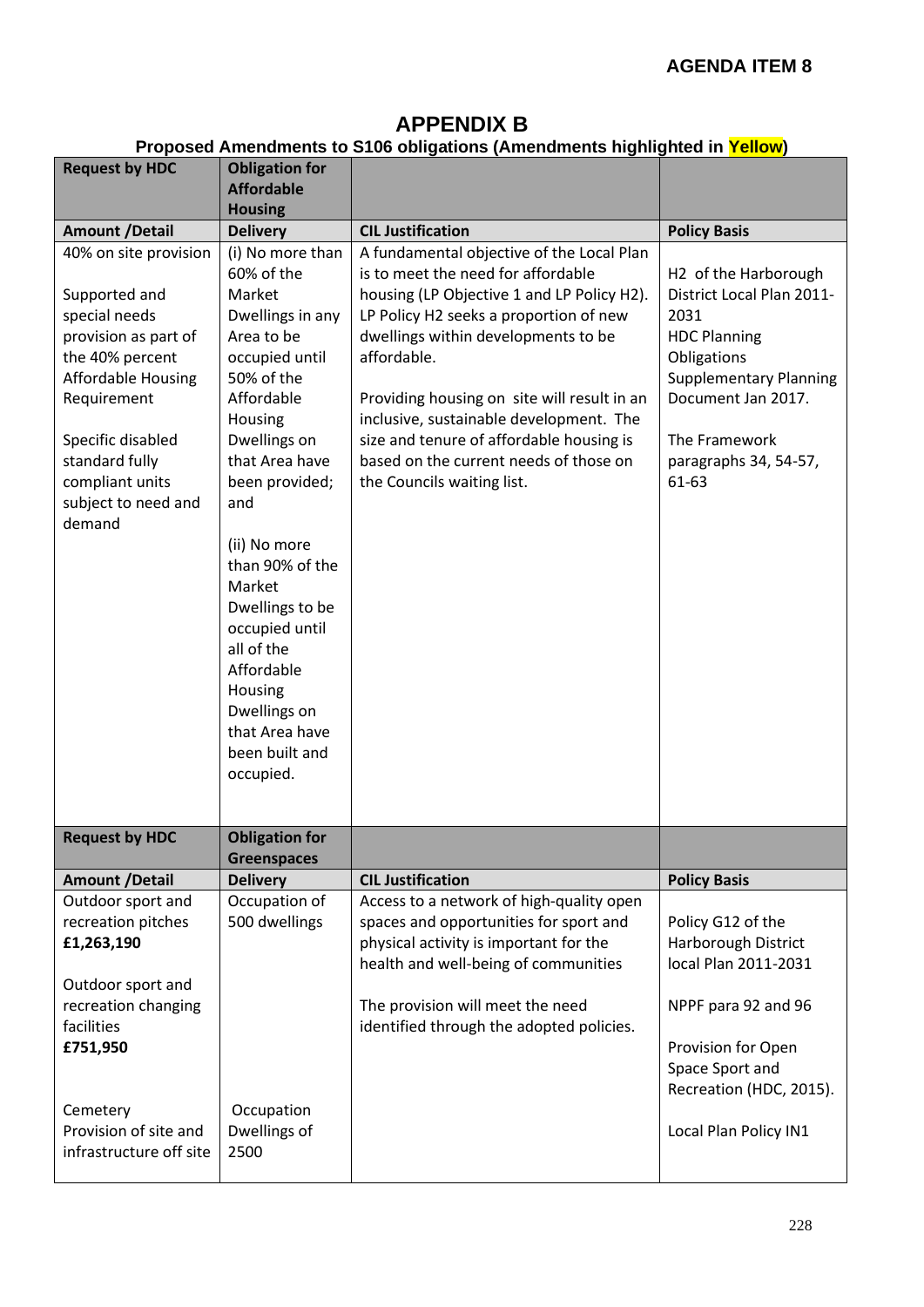|                       |                          |                                            | Harborough                    |
|-----------------------|--------------------------|--------------------------------------------|-------------------------------|
|                       |                          |                                            | Infrastructure                |
|                       |                          |                                            | Development Plan 2017         |
|                       |                          |                                            |                               |
|                       |                          |                                            | The Framework                 |
|                       |                          |                                            | paragraphs 34, 54-57.         |
|                       |                          |                                            |                               |
|                       |                          |                                            | <b>HDC Planning</b>           |
|                       |                          |                                            | Obligations                   |
|                       |                          |                                            | <b>Supplementary Planning</b> |
|                       |                          |                                            | Document Jan 2017.            |
|                       |                          |                                            |                               |
|                       |                          |                                            |                               |
| <b>Request by HDC</b> | <b>Obligation for</b>    |                                            |                               |
|                       |                          |                                            |                               |
|                       | <b>Community</b>         |                                            |                               |
|                       | <b>Facilities</b>        |                                            |                               |
| <b>Amount /Detail</b> | <b>Delivery</b>          | <b>CIL Justification</b>                   | <b>Policy Basis</b>           |
| £3,258,750            | To be provided           | A consistent theme of the National         | Local Plan Policy IN1,        |
|                       | by the 400 <sup>th</sup> | Planning Policy Framework (NPPF) is the    | HC <sub>2</sub>               |
| Stand alone           | occupied                 | importance of infrastructure provision in  |                               |
| community Hall.       | dwelling                 | accompanying<br>and<br>enabling<br>the     | Harborough                    |
| Equivalent of 4       |                          | sustainable growth of communities.         | Infrastructure                |
| badminton courts -    |                          |                                            | Development Plan 2017         |
| 690 sqm GIA           |                          | Community centres play an important role   |                               |
|                       |                          | at the heart of communities, providing     | <b>HDC Planning</b>           |
|                       |                          |                                            |                               |
|                       |                          | hubs for recreation, congregation and      | <b>Obligations Policy</b>     |
|                       |                          | interaction through which social networks  | January 2017.                 |
|                       |                          | can be maintained, while minimising the    |                               |
|                       |                          | need to travel.                            | The Framework                 |
|                       |                          |                                            | paragraphs 34, 54-57          |
|                       |                          | When assessed against the appropriate      | and 92.                       |
|                       |                          | standards the scale of facilities required |                               |
|                       |                          | meet those of a population of the scale    |                               |
|                       |                          | expected.                                  |                               |
|                       |                          |                                            |                               |
| <b>Request by HDC</b> | <b>Obligation for</b>    |                                            |                               |
|                       | <b>Monitoring Fee</b>    |                                            |                               |
| <b>Amount /Detail</b> | <b>Delivery</b>          | <b>CIL Justification</b>                   | <b>Policy Basis</b>           |
| £300 per obligation   | <b>TBC</b>               | It is appropriate for the Council to       | <b>Planning Obligations</b>   |
|                       |                          | recover the costs associated with the      | SPG (Jan 2017)                |
|                       |                          |                                            |                               |
|                       |                          | negotiation, production and subsequent     |                               |
|                       |                          | monitoring of developer payments. This     |                               |
|                       |                          | covers the legal costs of creating         |                               |
|                       |                          | agreements, any costs associated with      |                               |
|                       |                          | obtaining independent or specialist        |                               |
|                       |                          | advice to validate aspects of the          |                               |
|                       |                          | contributions and costs of monitoring.     |                               |
|                       |                          |                                            |                               |
|                       |                          |                                            |                               |
| <b>Request by HDC</b> | <b>Public Realm</b>      |                                            |                               |
|                       | <b>Improvements</b>      |                                            |                               |
|                       |                          |                                            |                               |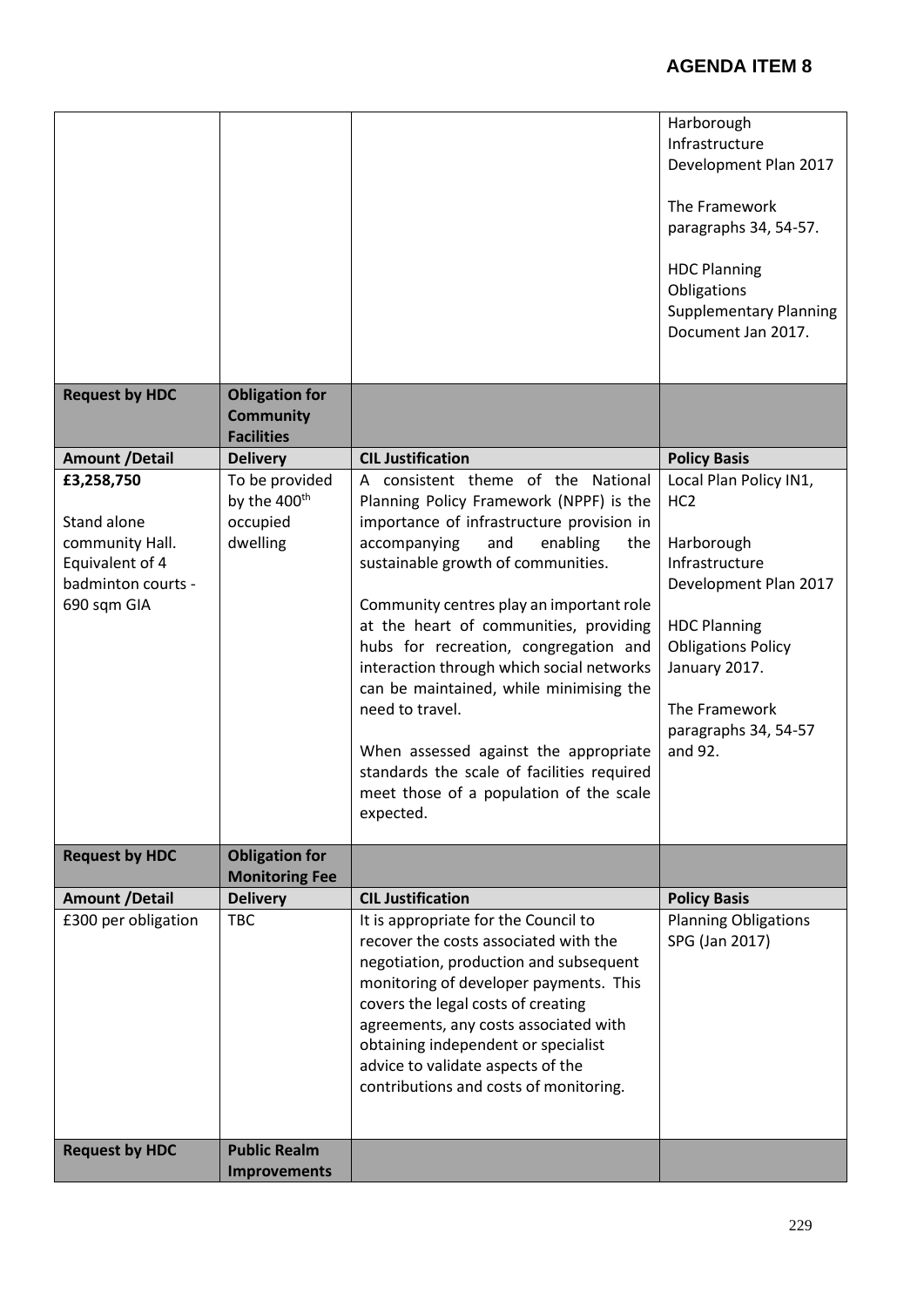| <b>Amount /Detail</b> | <b>Delivery</b>          | <b>CIL Justification</b>                      | <b>Policy Basis</b>          |
|-----------------------|--------------------------|-----------------------------------------------|------------------------------|
| £171,495 towards      | Through the              | The Framework and the Local plan              | <b>Local Plan Policy RT2</b> |
| the Lutterworth       | Lutterworth              | recognise the importance of an attractive     |                              |
| town centre public    | <b>Town Centre</b>       | town centre to character of the area,         | The Framework                |
| realm                 | Master Plan              | being the heart of a community,               | paragraphs 34, 54-57         |
| improvements.         |                          | economically important and a vibrant and      | and 85.                      |
|                       |                          | active town centre with a range of shops      |                              |
|                       |                          | can reduce the need to travel                 |                              |
|                       |                          |                                               |                              |
| <b>Request by HDC</b> | <b>Obligation for</b>    |                                               |                              |
|                       | <b>Wheelie Bins</b>      |                                               |                              |
| <b>Amount /Detail</b> | <b>Delivery</b>          | <b>CIL Justification</b>                      | <b>Policy Basis</b>          |
| £79.04 per dwelling   | Prior to 1 <sup>st</sup> | The recycling and residual bins are           | Local Plan Policies IN1      |
| house                 | occupation of            | statutory services and therefore the          | and L1                       |
|                       | each residential         | building of additional properties is a direct |                              |
| £347.46 per           | sub-phase                | impact on the Council in service delivery     |                              |
| communal bin for      |                          | for the additional properties. Under policy   |                              |
| apartments / flats    |                          | IN1 of the Harborough District Local Plan,    |                              |
|                       |                          | the direct provision and/or financial         |                              |
|                       |                          | contributions towards meeting all the         |                              |
|                       |                          | eligible costs of infrastructure directly     |                              |
|                       |                          | required by a major development, this is a    |                              |
|                       |                          | significant policy and is required for the    |                              |
|                       |                          | provision of wheeled bins.                    |                              |
|                       |                          | Furthermore Policy L1 states that the         |                              |
|                       |                          | Masterplan - which will be incorporated       |                              |
|                       |                          | into the outline planning application and     |                              |
|                       |                          | supporting S106 agreement - will provide      |                              |
|                       |                          | for facilities for recycling and waste        |                              |
|                       |                          | collection. The provision of Wheelie Bins     |                              |
|                       |                          | for residential properties through the        |                              |
|                       |                          | S106 will comply with this Policy.            |                              |
|                       |                          |                                               |                              |
|                       |                          | The planning obligation is directly related   |                              |
|                       |                          | to the development. The facilities to be      |                              |
|                       |                          | provided would be in use on the               |                              |
|                       |                          | development site and will be used by          |                              |
|                       |                          | residents. The planning contributions are     |                              |
|                       |                          | fairly related to the size of the             |                              |
|                       |                          | development having been calculated            |                              |
|                       |                          | using the number of dwellings which the       |                              |
|                       |                          | development will provide as evidence for      |                              |
|                       |                          | the calculation.                              |                              |
|                       |                          |                                               |                              |
| <b>Request by HDC</b> | <b>Obligation for</b>    |                                               |                              |
|                       | <b>Leisure Centre</b>    |                                               |                              |
|                       | Land                     |                                               |                              |
| <b>Amount /Detail</b> | <b>Delivery</b>          | <b>CIL Justification</b>                      | <b>Policy Basis</b>          |
| Land to be            | Land to be               | The planning obligation is directly related   | <b>Local Plan Policy L1</b>  |
| safeguarded at the    | safeguarded for          | to the development. The land to be            |                              |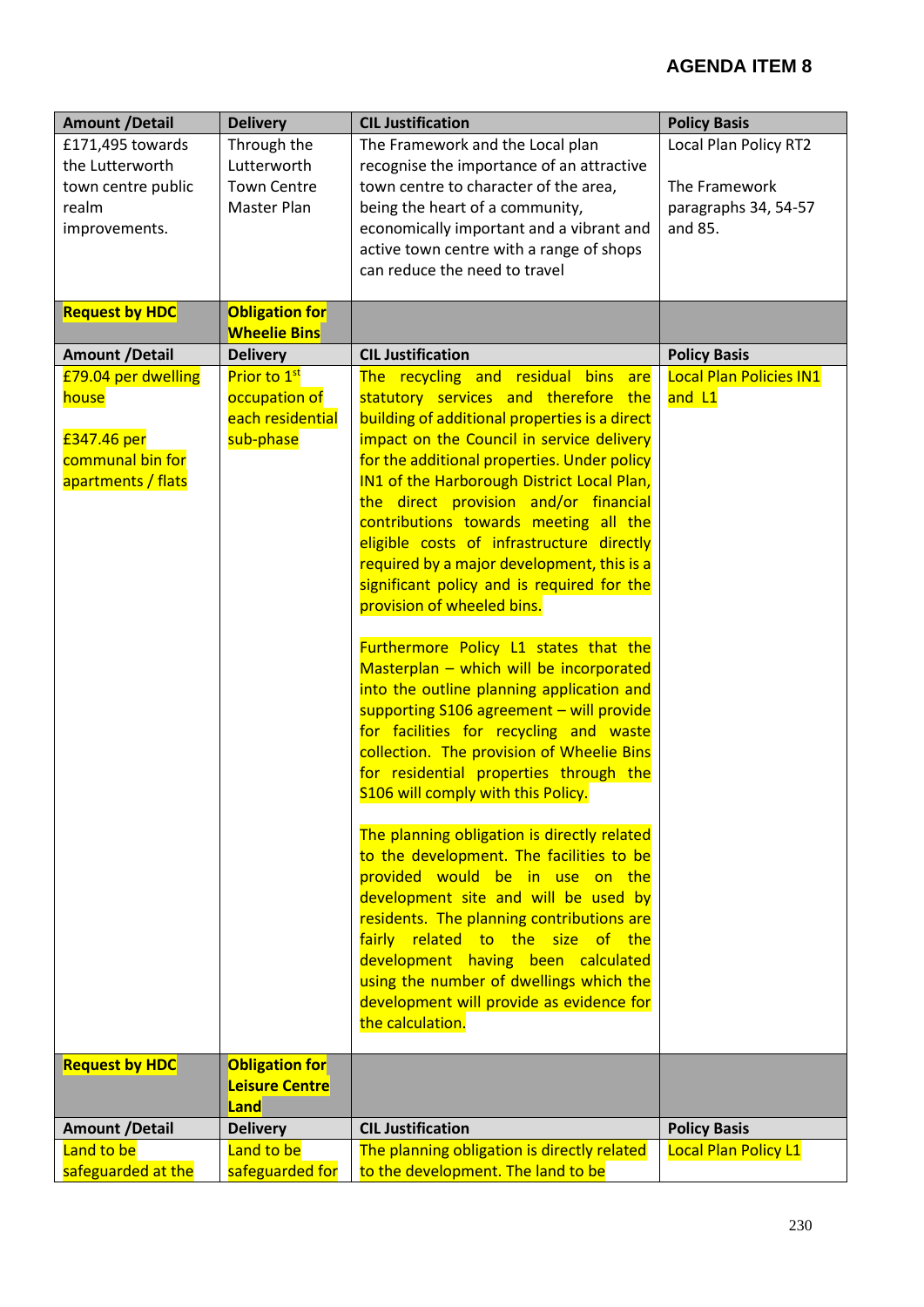| <b>Community Hub for</b><br>the provision of a<br>new replacement<br>Leisure Facility.<br>Alternatively, a joint<br>facility (combined<br>with the Community<br>Facility as set out<br>above) could be<br>delivered<br><b>Request by LCC</b>                   | a minimum of 5<br>years following<br>the occupation<br>of the final<br>dwelling on the<br>site and<br>transferred to<br><b>HDC</b> upon<br>request during<br>such time<br><b>Obligation for</b>                                                                   | safeguarded, or the joint Community /<br>Leisure Facility to be provided, is located<br>on the development site and will be in<br>easy access for all residents. The<br>planning contributions are fairly related<br>to the size of the development having<br>been calculated using the new population<br>for which the development will cater as<br>evidence for the calculation. |                                                                                                                                                                                   |
|----------------------------------------------------------------------------------------------------------------------------------------------------------------------------------------------------------------------------------------------------------------|-------------------------------------------------------------------------------------------------------------------------------------------------------------------------------------------------------------------------------------------------------------------|------------------------------------------------------------------------------------------------------------------------------------------------------------------------------------------------------------------------------------------------------------------------------------------------------------------------------------------------------------------------------------|-----------------------------------------------------------------------------------------------------------------------------------------------------------------------------------|
|                                                                                                                                                                                                                                                                | <b>Libraries</b>                                                                                                                                                                                                                                                  |                                                                                                                                                                                                                                                                                                                                                                                    |                                                                                                                                                                                   |
| <b>Amount /Detail</b>                                                                                                                                                                                                                                          | <b>Delivery</b>                                                                                                                                                                                                                                                   | <b>CIL Justification</b>                                                                                                                                                                                                                                                                                                                                                           | <b>Policy Basis</b>                                                                                                                                                               |
| £82,995                                                                                                                                                                                                                                                        | Occupation of<br>1,375 dwellings                                                                                                                                                                                                                                  | There is need to expand existing<br>community facilities                                                                                                                                                                                                                                                                                                                           | Leicestershire Planning<br><b>Obligations Policy</b><br>Adopted 10 July 2019                                                                                                      |
| <b>Request by LLC</b>                                                                                                                                                                                                                                          | <b>Obligation for</b><br><b>Education</b>                                                                                                                                                                                                                         |                                                                                                                                                                                                                                                                                                                                                                                    |                                                                                                                                                                                   |
| <b>Amount /Detail</b>                                                                                                                                                                                                                                          | <b>Delivery</b>                                                                                                                                                                                                                                                   | <b>CIL Justification</b>                                                                                                                                                                                                                                                                                                                                                           | <b>Policy Basis</b>                                                                                                                                                               |
| PRIMARY SCHOOL<br><b>SECTOR</b><br><b>REQUIREMENT 2</b><br><b>NEW SCHOOLS</b><br>PS 1 £ 6,641,200<br>PS 2 £6,641,200<br>PS1 £7,500,000<br>PS2 £7,500,000<br><b>Financial obligation</b><br>to be finalised, but<br>likely to be<br>approximately this<br>level | $1st$ primary<br>school is to<br>be provided on<br>site at to be<br>available for use<br>in the Sept prior<br>to occupation of<br>300 dwellings<br>The 2 <sup>nd</sup> school<br>to be triggered<br>by the LEA at<br>any time after<br>the occupation<br>of 1,000 | There is insufficient capacity within the<br>existing schools to meet the needs of the<br>number of pupils generated by the<br>development.                                                                                                                                                                                                                                        | <b>Planning Obligations</b><br>SPG (Jan 2017)<br>Leicestershire Planning<br><b>Obligations Policy</b><br>Adopted 10 July 2019<br>The Framework<br>paragraphs 34, 54-57<br>and 94. |
| SECONDARY SCHOOL<br><b>SECTOR</b><br>REQUIREMENT<br>£9,964,968<br><b>EARLY YEARS</b><br>£2,082,011                                                                                                                                                             | To be paid by<br>reserved<br>matters<br>application<br>At time of the<br>delivery of each<br>primary school                                                                                                                                                       |                                                                                                                                                                                                                                                                                                                                                                                    |                                                                                                                                                                                   |
| SPECIAL SCHOOL<br>REQUIREMENT<br>£1,552,331                                                                                                                                                                                                                    | At the time of<br>delivery of the<br>primary school                                                                                                                                                                                                               |                                                                                                                                                                                                                                                                                                                                                                                    |                                                                                                                                                                                   |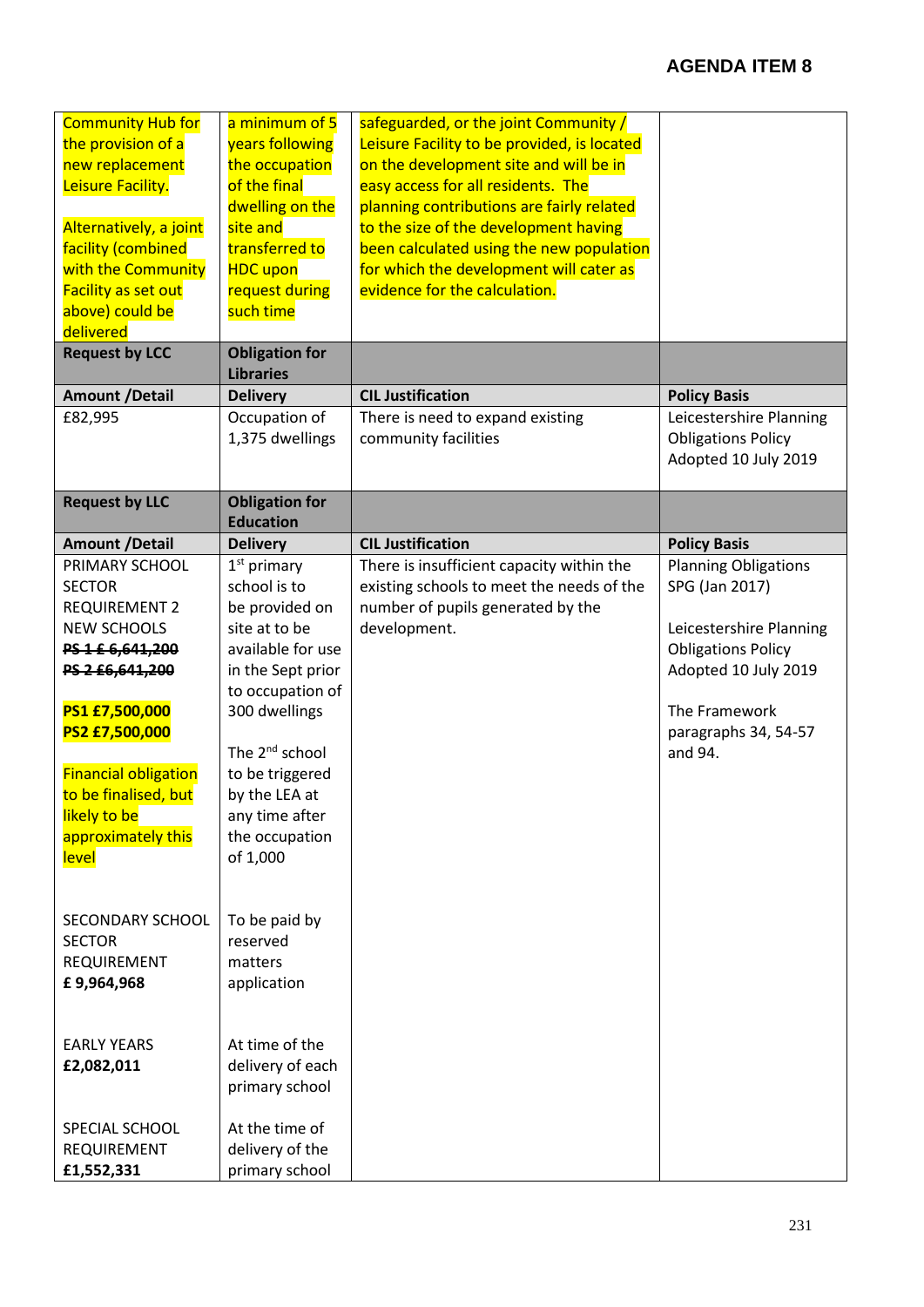| <b>Request by LLC</b>                                                                                                                                                                                                                               | <b>Obligation for</b><br><b>Civic Amenities</b>                                                                                                                                        |                                                                                                                                                                                                                                                                                                                                                                                                                                                                                                                                                                      |                                                                                                                                                                                                         |
|-----------------------------------------------------------------------------------------------------------------------------------------------------------------------------------------------------------------------------------------------------|----------------------------------------------------------------------------------------------------------------------------------------------------------------------------------------|----------------------------------------------------------------------------------------------------------------------------------------------------------------------------------------------------------------------------------------------------------------------------------------------------------------------------------------------------------------------------------------------------------------------------------------------------------------------------------------------------------------------------------------------------------------------|---------------------------------------------------------------------------------------------------------------------------------------------------------------------------------------------------------|
| <b>Amount /Detail</b>                                                                                                                                                                                                                               | <b>Delivery</b>                                                                                                                                                                        | <b>CIL Justification</b>                                                                                                                                                                                                                                                                                                                                                                                                                                                                                                                                             | <b>Policy Basis</b>                                                                                                                                                                                     |
| £72.74 per Dwelling<br>Maximum £200,035                                                                                                                                                                                                             | 25% of the<br>Contribution to<br>be paid on the<br>commencement<br>of works on<br>each of the 4<br>phases                                                                              | The existing facilities need expanding to<br>meet the needs of the growing<br>population.                                                                                                                                                                                                                                                                                                                                                                                                                                                                            | <b>Planning Obligations</b><br>SPG (Jan 2017)<br>Leicestershire Planning<br><b>Obligations Policy</b><br>Adopted 10 July 2019<br>The Leicestershire<br><b>County Council</b>                            |
| Provision of a<br>"Waste Minimisation<br>and Recycling Pack"<br>to each household<br>informing residents<br>about sustainable<br>waste management<br>behaviours                                                                                     | Upon<br>occupation of<br>each dwelling                                                                                                                                                 | The ability to influence behaviour<br>patterns from the start or early stages of<br>a development is critical in successfully<br>establishing sustainable waste behaviour<br>by new residents, employees or visitors<br>to those sites. Key methods of doing this<br>include the provision of up-to-date<br>information through Waste Minimisation<br>Packs, to inform what local available<br>services are available in the surrounding<br>area and what incentives may be<br>available as inducements to influence<br>waste prevention and recycling<br>behaviour. | <b>Municipal Waste</b><br><b>Management Strategy</b><br>Update 2011 (LMWMS)                                                                                                                             |
| <b>Request by LLC</b>                                                                                                                                                                                                                               | <b>Obligation for</b><br><b>Highways</b>                                                                                                                                               |                                                                                                                                                                                                                                                                                                                                                                                                                                                                                                                                                                      |                                                                                                                                                                                                         |
| <b>Amount /Detail</b>                                                                                                                                                                                                                               | <b>Delivery</b>                                                                                                                                                                        | <b>CIL Justification</b>                                                                                                                                                                                                                                                                                                                                                                                                                                                                                                                                             | <b>Policy Basis</b>                                                                                                                                                                                     |
| £672,959.00 to<br>provide the<br>Gilmorton traffic<br>calming scheme<br>£1,214,490.24 for<br>the implementation<br>of works at the<br>Gibbet roundabout<br>£16,976,782.00 to<br>provide a highway<br>capacity<br>improvement<br>scheme at the Frank | Based on the<br>outcome of<br>monitoring<br>payable prior to<br>the<br>commencement<br>of development.<br>Year 1 or No<br>more than 25<br>dwellings<br>(whichever is<br>sooner) - $5%$ | To ensure that the development does not<br>detrimentally impact the free flow of<br>traffic on the highway network and to<br>encourage the use of sustainable<br>transport.                                                                                                                                                                                                                                                                                                                                                                                          | <b>Planning Obligations</b><br>SPG (Jan 2017)<br>Leicestershire Planning<br><b>Obligations Policy</b><br>Adopted 10 July 2019<br>The Framework<br>paragraphs 34, 54-57<br>and 102,103 104, 110,<br>111. |
| Whittle<br>junction on the<br>A4303.                                                                                                                                                                                                                | Year 2 or no<br>more than 120<br>dwellings<br>(whichever is<br>sooner) - 10%                                                                                                           |                                                                                                                                                                                                                                                                                                                                                                                                                                                                                                                                                                      |                                                                                                                                                                                                         |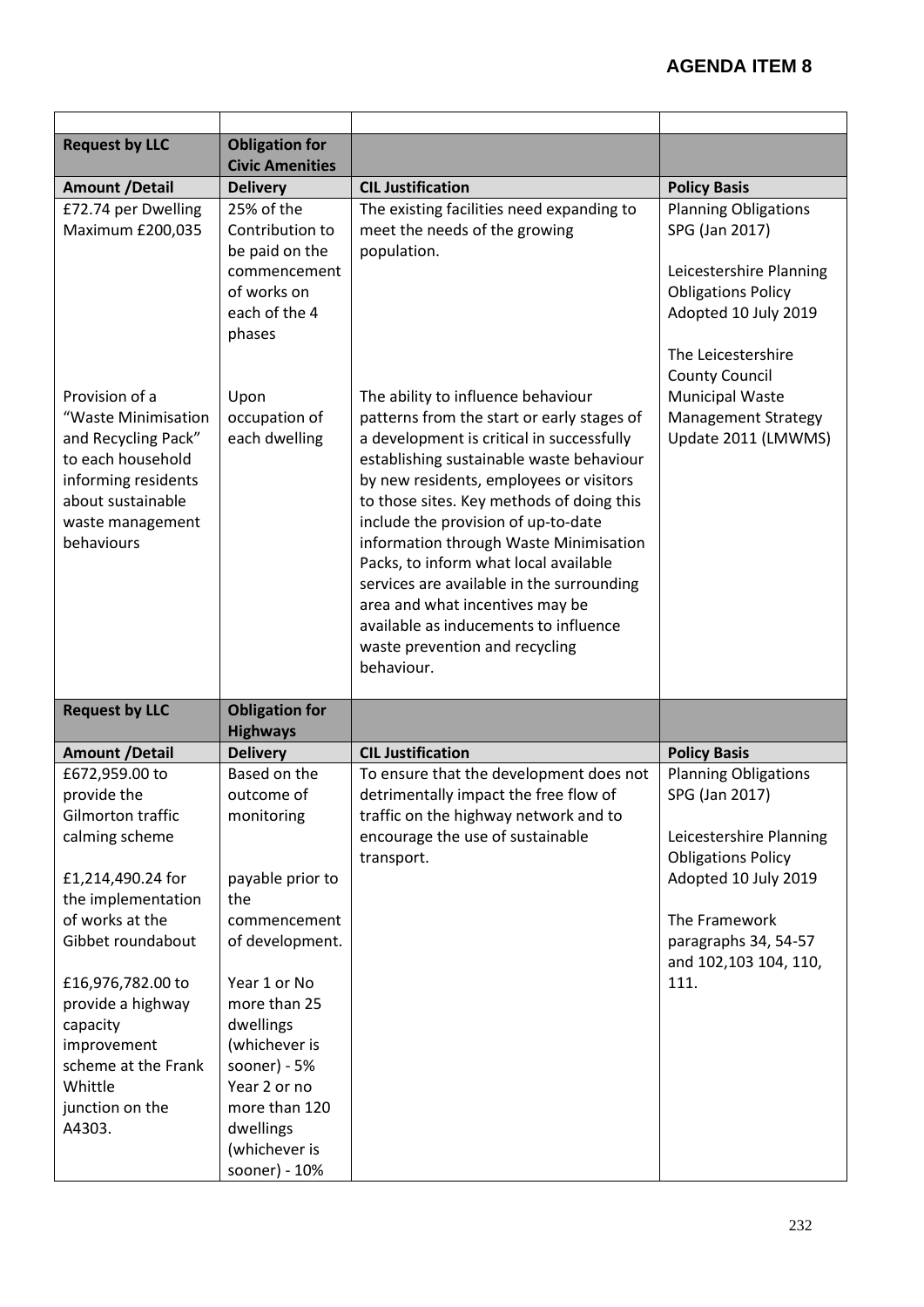|                        | Year 3 or no   |  |
|------------------------|----------------|--|
|                        | more than 290  |  |
|                        |                |  |
|                        | dwellings      |  |
|                        | (whichever is  |  |
|                        | sooner) - 15%  |  |
|                        | Year 4 or no   |  |
|                        | more than 400  |  |
|                        | dwellings      |  |
|                        | (whichever is  |  |
|                        | sooner) - 70%  |  |
|                        |                |  |
|                        |                |  |
| £11,337.50 for the     | Prior to       |  |
| monitoring of the      | commencement   |  |
| Site Wide Travel Plan  | of development |  |
| and the effects of     |                |  |
| the development        |                |  |
| using the County       |                |  |
| Council's monitoring   |                |  |
|                        |                |  |
| programme.             |                |  |
| £112,500.00 to         |                |  |
| enable the provision   |                |  |
|                        |                |  |
| of necessary Traffic   |                |  |
| Regulation Orders.     |                |  |
|                        |                |  |
| £52.85 (average        |                |  |
| cost) per pack.        |                |  |
| <b>Travel Packs to</b> |                |  |
| inform all new         |                |  |
| residents and          |                |  |
| employees, one per     |                |  |
| dwelling and           |                |  |
| per employee, from     |                |  |
| first occupation what  |                |  |
| sustainable travel     |                |  |
| choices are in the     |                |  |
| surrounding area       |                |  |
| including incentives   |                |  |
| to encourage           |                |  |
| changes in travel      |                |  |
| behaviour towards      |                |  |
| the greater use of     |                |  |
| sustainable travel     |                |  |
| modes can be           |                |  |
| supplied through LCC   |                |  |
|                        |                |  |
| £360.00 per pass 6     |                |  |
| month bus passes,      |                |  |
| two per dwelling and   |                |  |
| one per employee to    |                |  |